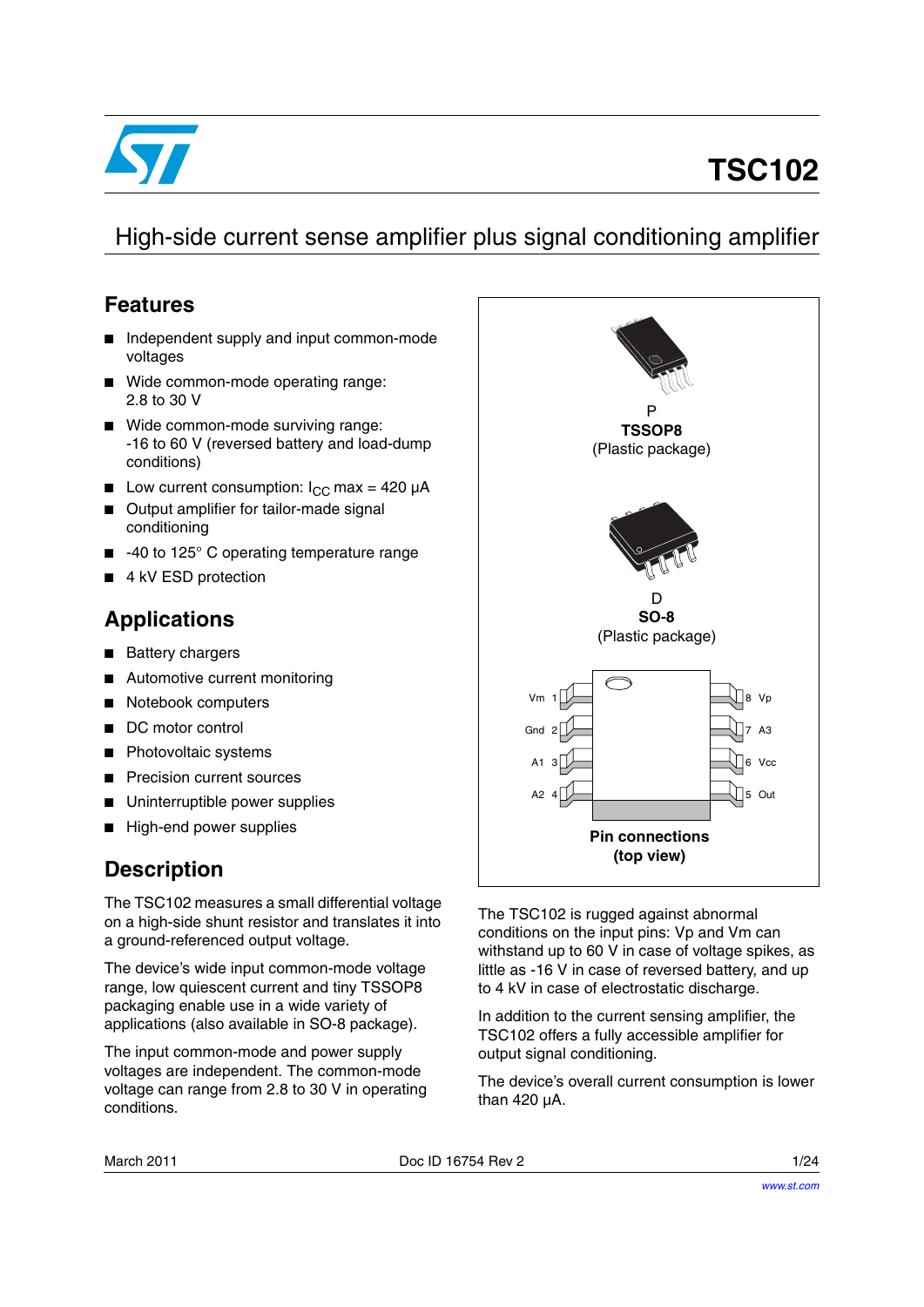# **Contents**

| $\mathbf{1}$            |     | Application schematic and pin description 3                          |  |  |  |  |  |  |
|-------------------------|-----|----------------------------------------------------------------------|--|--|--|--|--|--|
| $\overline{2}$          |     | Absolute maximum ratings and operating conditions  4                 |  |  |  |  |  |  |
| 3                       |     |                                                                      |  |  |  |  |  |  |
| $\overline{\mathbf{4}}$ |     | Electrical characteristics curves: current sense amplifier  8        |  |  |  |  |  |  |
| 5                       |     | Electrical characteristics curves: signal conditioning amplifier  11 |  |  |  |  |  |  |
| 6                       |     |                                                                      |  |  |  |  |  |  |
|                         | 6.1 | Common-mode rejection ratio (CMR)  12                                |  |  |  |  |  |  |
|                         | 6.2 |                                                                      |  |  |  |  |  |  |
|                         | 6.3 |                                                                      |  |  |  |  |  |  |
|                         | 6.4 | Output voltage drift versus temperature  13                          |  |  |  |  |  |  |
|                         | 6.5 |                                                                      |  |  |  |  |  |  |
| $\overline{7}$          |     |                                                                      |  |  |  |  |  |  |
| 8                       |     |                                                                      |  |  |  |  |  |  |
|                         | 8.1 |                                                                      |  |  |  |  |  |  |
|                         | 8.2 |                                                                      |  |  |  |  |  |  |
| 9                       |     |                                                                      |  |  |  |  |  |  |
| 10                      |     |                                                                      |  |  |  |  |  |  |

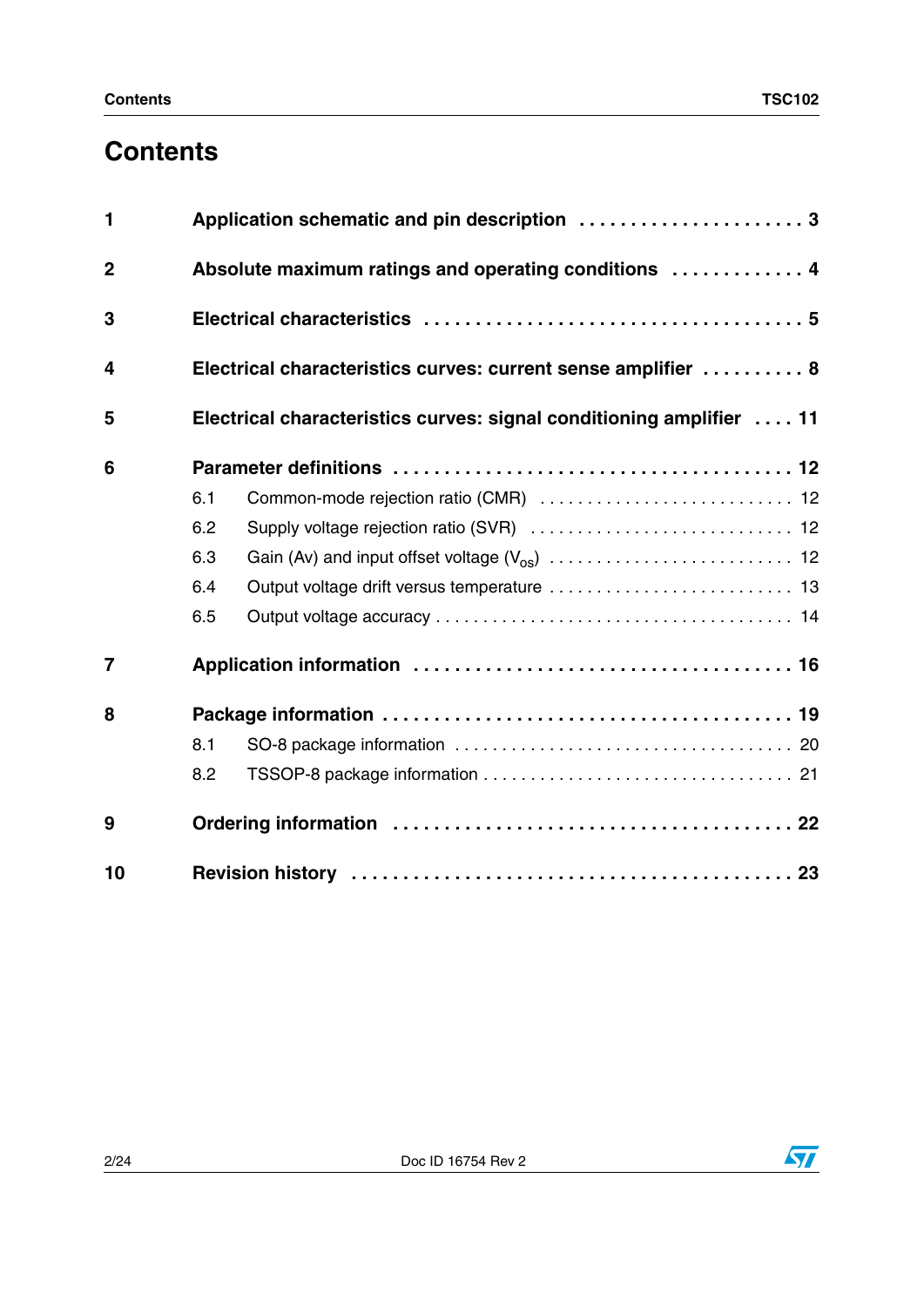# <span id="page-2-0"></span>**1 Application schematic and pin description**

The TSC102 high-side current sense amplifier features a 2.8 to 30 V input common-mode range that is independent of the supply voltage. The main advantage of this feature is that it allows high-side current sensing at voltages much greater than the supply voltage  $(V_{CC})$ .



<span id="page-2-2"></span>

*[Table 1](#page-2-1)* describes the function of each pin. Their position is shown in the illustration on the cover page and in *[Figure 1](#page-2-2)* above.

| Symbol         | <b>Type</b>   | <b>Function</b>                                                                                         |
|----------------|---------------|---------------------------------------------------------------------------------------------------------|
| Out            | Analog output | Out voltage is proportional to the magnitude of the sense voltage<br>$V_p - V_m$ .                      |
| Gnd            | Power supply  | Ground line.                                                                                            |
| $V_{CC}$       | Power supply  | Positive power supply line.                                                                             |
| $\mathsf{V_p}$ | Analog input  | Connection for the external sense resistor. The measured current<br>enters the shunt on the $V_p$ side. |
| $V_{m}$        | Analog input  | Connection for the external sense resistor. The measured current<br>exits the shunt on the $V_m$ side.  |
| A <sub>1</sub> | Analog input  | Connection to current sensing amplifier output.                                                         |
| A2             | Analog input  | Connection to signal conditioning amplifier non-inverting input.                                        |
| A3             | Analog input  | Connection to signal conditioning amplifier inverting input.                                            |

#### <span id="page-2-1"></span>Table 1. **Pin description**

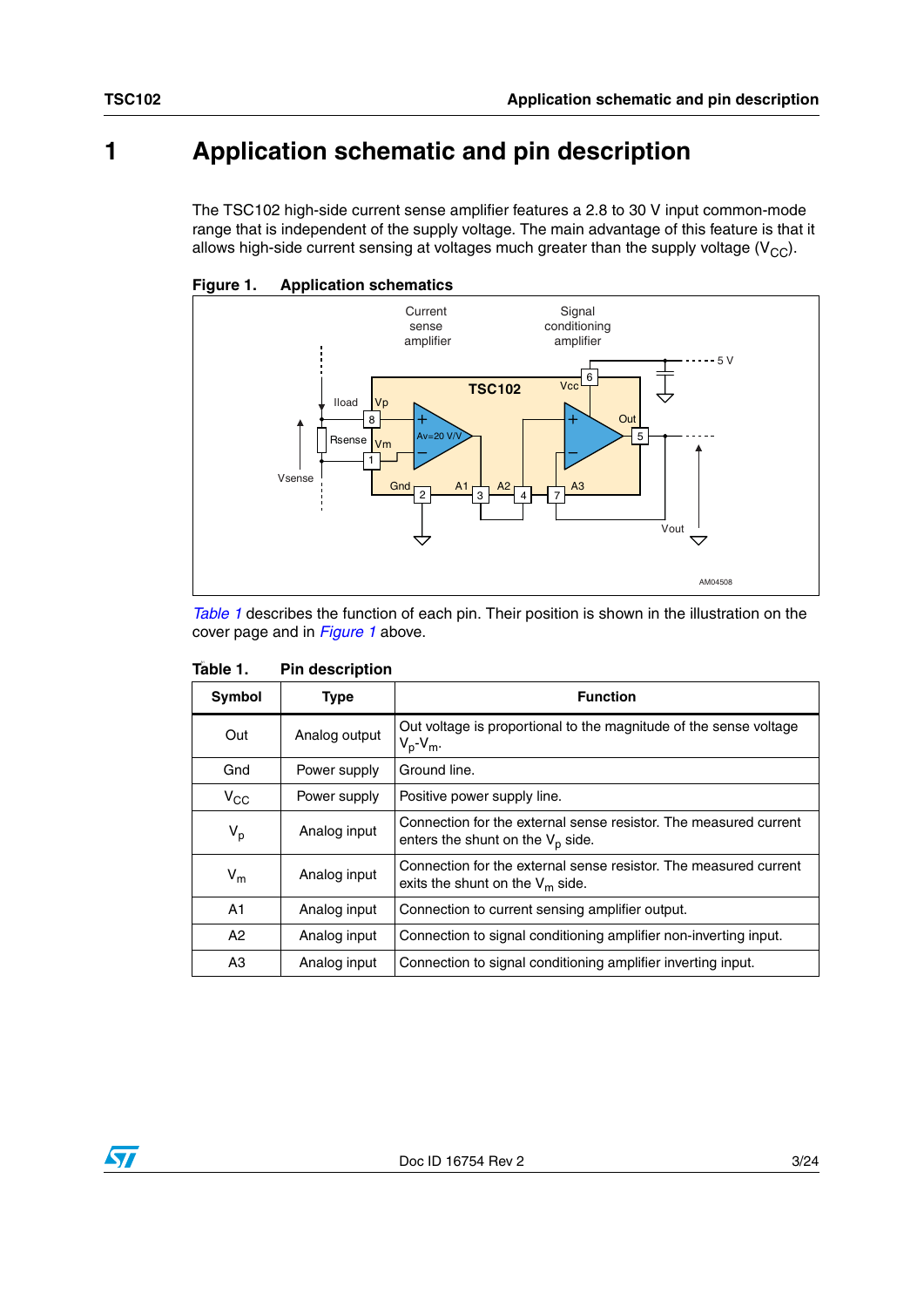# <span id="page-3-0"></span>**2 Absolute maximum ratings and operating conditions**

| <b>Symbol</b>    | <b>Parameter</b>                                                      | <b>Value</b>  | <b>Unit</b>   |
|------------------|-----------------------------------------------------------------------|---------------|---------------|
| $V_{id}$         | Input pins differential voltage $(V_p-V_m)$                           | ±20           | $\vee$        |
| $V_i$            | Current sensing input pin voltages ( $V_p$ and $V_m$ ) <sup>(1)</sup> | $-16$ to 60   | v             |
| $V_1$            | Voltage for pins A1, A2, A3, Out, $Vec^{(1)}$                         | $-0.3$ to $7$ | v             |
| $T_{\text{stg}}$ | Storage temperature                                                   | $-55$ to 150  | $^{\circ}C$   |
| $T_i$            | Maximum junction temperature                                          | 150           | °C            |
|                  | TSSOP8 thermal resistance junction to ambient                         | 120           | $\degree$ C/W |
| $R_{thja}$       | SO-8 thermal resistance junction to ambient                           | 125           | $\degree$ C/W |
|                  | HBM: human body model for $V_m$ and $V_p$ pins <sup>(2)</sup>         | 4             | kV            |
| <b>ESD</b>       | HBM: human body model <sup>(3)</sup>                                  | 2.5           | kV            |
|                  | MM: machine model $(4)$                                               | 200           | $\vee$        |
|                  | CDM: charged device model <sup>(5)</sup>                              | 1.5           | kV            |

#### Table 2. **Absolute maximum ratings**

1. These voltage values are measured with respect to the GND pin.

2. Human body model for Vm and Vp: a 100 pF capacitor is charged to the specified voltage, then discharged through a 1.5 kΩ resistor between the Vp or Vm pin and Gnd while the other pins are floating.

3. Human body model: a 100 pF capacitor is charged to the specified voltage, then discharged through a 1.5 kΩ resistor between two pins of the device. This is done for all couples of connected pin combinations while the other pins are floating.

4. Machine model: a 200 pF capacitor is charged to the specified voltage, then discharged directly between two pins of the device with no external series resistor (internal resistor < 5 Ω). This is done for all couples of connected pin combinations while the other pins are floating.

5. Charged device model: all pins plus package are charged together to the specified voltage and then discharged directly to ground.

#### Table 3. **Operating conditions**

| Symbol    | <b>Parameter</b>                                         | Value                 | Unit |
|-----------|----------------------------------------------------------|-----------------------|------|
| $V_{CC}$  | DC supply voltage from $T_{min}$ to $T_{max}$            | $3.5 \text{ to } 5.5$ |      |
| 'oper     | Operational temperature range ( $T_{min}$ to $T_{max}$ ) | -40 to 125            | °C   |
| $V_{icm}$ | Common mode voltage range $(V_m$ pin voltage)            | 2.8 to 30             |      |

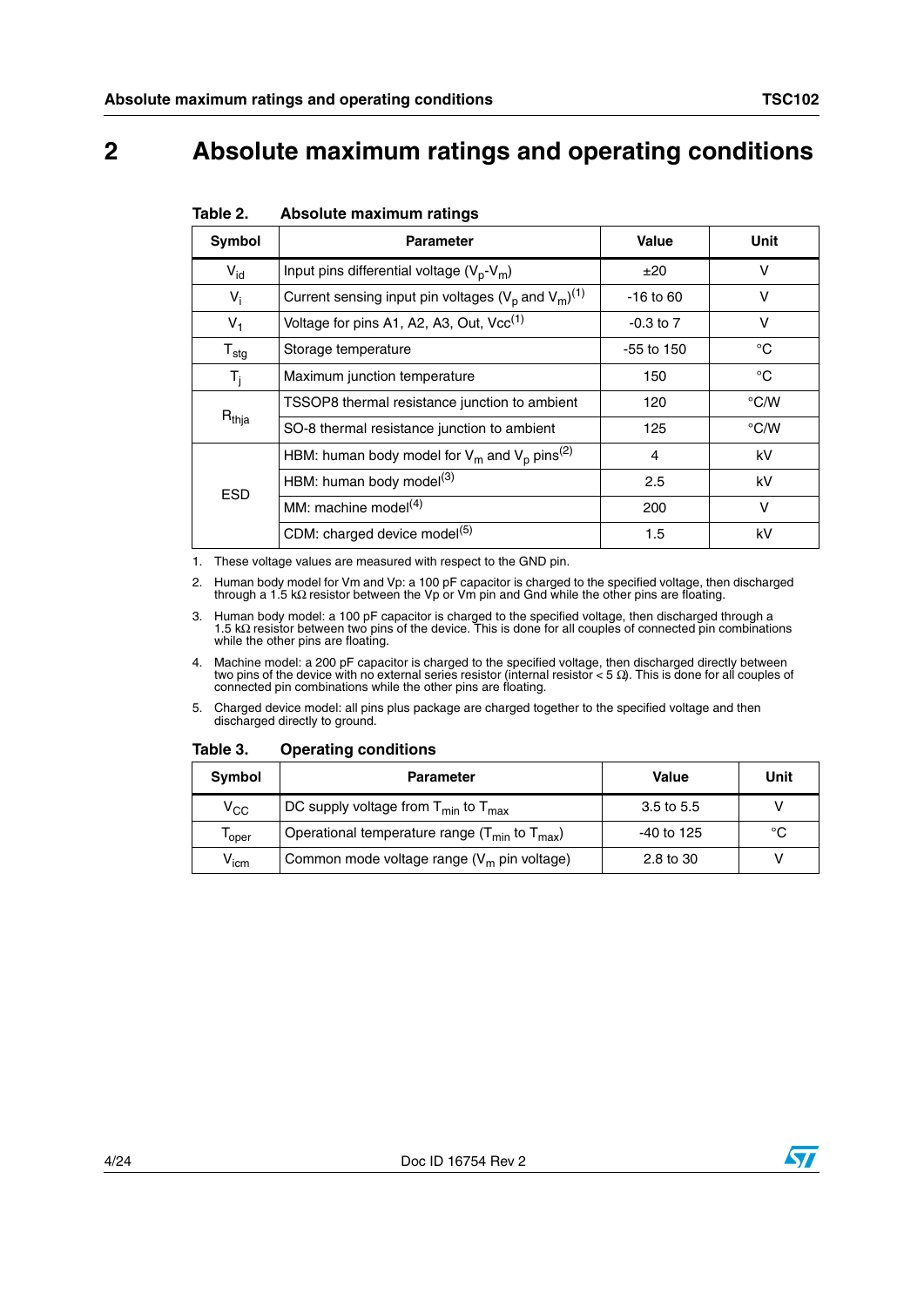## <span id="page-4-0"></span>**3 Electrical characteristics**

Unless otherwise specified, the electrical characteristics given in the following tables have been measured under the following test conditions.

- $T_{\text{amb}} = 25^{\circ}$  C, V<sub>CC</sub> = 5 V, V<sub>sense</sub> = V<sub>p</sub>-V<sub>m</sub> = 50 mV, V<sub>m</sub> = 12 V.
- No load on Out pin.
- Signal conditioning amplifier used as a buffer (pin A3 connected to pin Out and pin A1 connected to pin A2).

| Table 4. | <b>Supply</b> |
|----------|---------------|
|          |               |

| <b>Symbol</b>   | <b>Parameter</b>     | <b>Test conditions</b>                                                                               | Min. | Typ. | Max. | Unit |
|-----------------|----------------------|------------------------------------------------------------------------------------------------------|------|------|------|------|
| <sup>I</sup> CC | Total supply current | $V_{\text{sense}} = 0$ V, pin A1 open, pin<br>A2 shorted to Gnd<br>$T_{min}$ < $T_{amb}$ < $T_{max}$ |      | 240  | 420  | μA   |
| ICC1            | Total supply current | $V_{\text{sense}} = 50$ mV, pin A1<br>connected to pin A2<br>$T_{min}$ < $T_{amb}$ < $T_{max}$       |      | 420  | 700  | μA   |

| Table 5. |  | <b>Current sensing amplifier input stage</b> |  |
|----------|--|----------------------------------------------|--|
|          |  |                                              |  |

| Symbol             | <b>Parameter</b>                                                                                                     | <b>Test conditions</b>                                                                                                                                                                                                                                                                                                                                                                                                            | Min. | Typ. | Max. | Unit       |
|--------------------|----------------------------------------------------------------------------------------------------------------------|-----------------------------------------------------------------------------------------------------------------------------------------------------------------------------------------------------------------------------------------------------------------------------------------------------------------------------------------------------------------------------------------------------------------------------------|------|------|------|------------|
| DC<br>CMR1         | DC common mode rejection<br>Variation of V <sub>a1</sub> versus V <sub>icm</sub><br>referred to input <sup>(1)</sup> | 2.8 V < $V_m$ < 30 V<br>$-40^{\circ}$ C < T <sub>amb</sub> < 150° C                                                                                                                                                                                                                                                                                                                                                               | 90   | 100  |      | dB         |
| AC CMR1            | AC common mode rejection<br>Variation of $V_{a1}$ versus $V_{icm}$                                                   | 2.8 V < $V_m$ < 30 V<br>1 kHz sine wave                                                                                                                                                                                                                                                                                                                                                                                           |      | 75   |      | dB         |
|                    | referred to input (peak-to-peak<br>voltage variation)                                                                | 2.8 V < $V_m$ < 30 V<br>60<br>10 kHz sine wave<br>3.5 V < $V_{CC}$ < 5.5 V<br>85<br>90<br>$-40^{\circ}$ C < T <sub>amb</sub> < 125° C<br>±1.5<br>$T_{amb}$ = 25 $\degree$ C<br>$-40^{\circ}$ C < T <sub>amb</sub> < 125° C<br>±2.3<br>$-40^{\circ}$ C < T <sub>amb</sub> < 125° C<br>±3<br>±8<br>$V_{CC} = 0 V$<br>1<br>$T_{min}$ < $T_{amb}$ < $T_{max}$<br>$\rm V_{sense}$ = 0 V<br>5<br>7<br>$T_{min}$ < $T_{amb}$ < $T_{max}$ |      | dB   |      |            |
| SVR <sub>1</sub>   | Supply voltage rejection<br>Variation of $V_{a1}$ versus $V_{CC}^{(2)}$                                              |                                                                                                                                                                                                                                                                                                                                                                                                                                   |      |      |      | dB         |
| $V_{OS}$           | Input offset voltage <sup>(3)</sup>                                                                                  |                                                                                                                                                                                                                                                                                                                                                                                                                                   |      |      |      | mV         |
| $dV_{\alpha s}/dT$ | Input offset drift versus T                                                                                          |                                                                                                                                                                                                                                                                                                                                                                                                                                   |      |      |      | $\mu$ V/°C |
| $I_{lk}$           | Input leakage current                                                                                                |                                                                                                                                                                                                                                                                                                                                                                                                                                   |      |      |      | μA         |
| l <sub>ib</sub>    | Input bias current                                                                                                   |                                                                                                                                                                                                                                                                                                                                                                                                                                   |      |      |      | μA         |

1. See *[Chapter 6: Parameter definitions on page 12](#page-11-0)* for the definition of CMR.

2. See *[Chapter 6](#page-11-0)* for the definition of SVR.

3. See *[Chapter 6](#page-11-0)* for the definition of  $V_{\text{os}}$ .

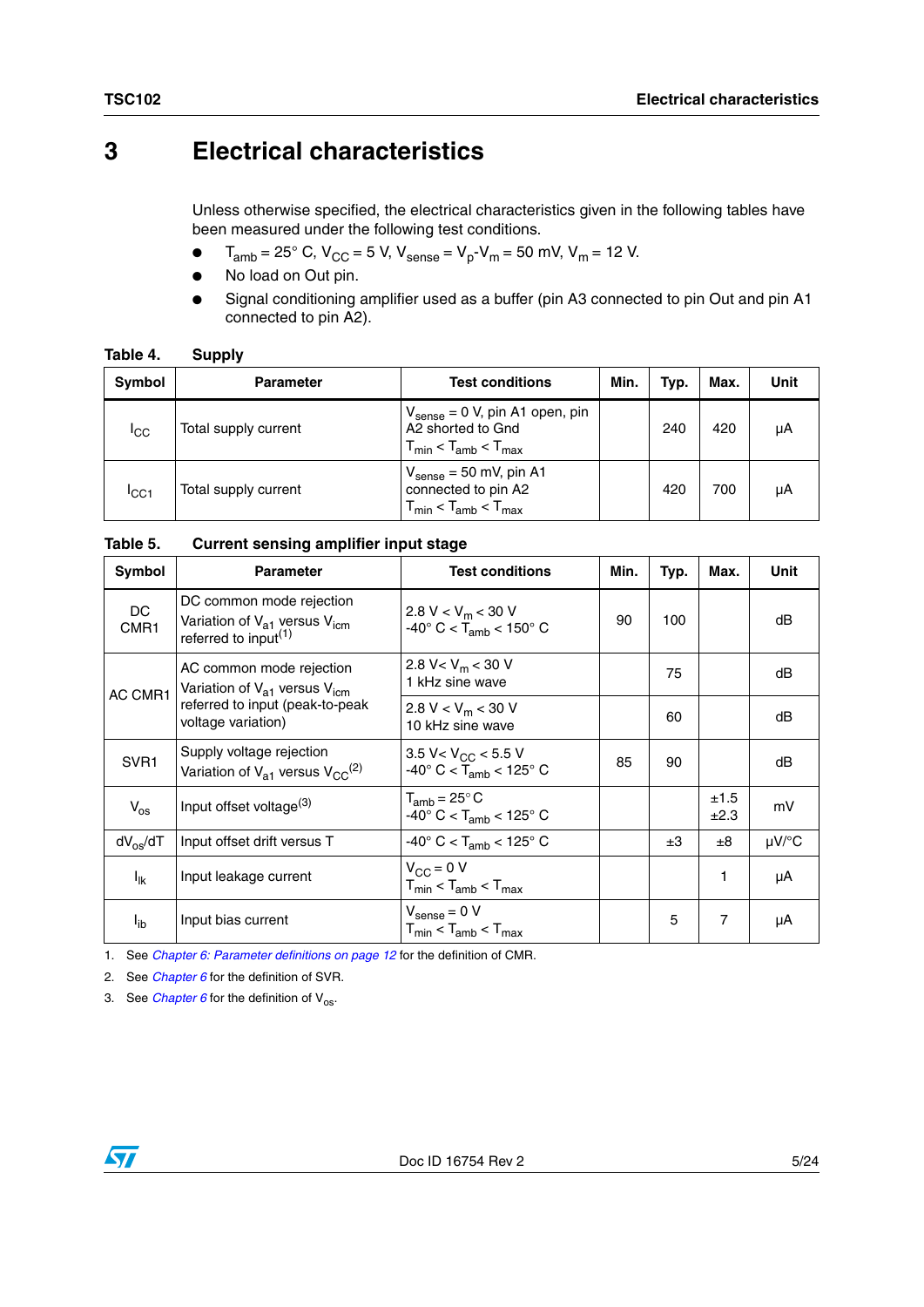| <b>Symbol</b>                 | <b>Parameter</b>                                                                             | <b>Test conditions</b>                                                                               | Min. | Typ. | Max.           | <b>Unit</b> |
|-------------------------------|----------------------------------------------------------------------------------------------|------------------------------------------------------------------------------------------------------|------|------|----------------|-------------|
| Av                            | Gain<br>(variation of $V_{a1}$ versus $V_{\text{sense}}$ )                                   |                                                                                                      |      | 20   |                | V/V         |
| $V_{oh1}$                     | A1 node high-level saturation<br>voltage<br>$V_{\text{oh1}} = V_{\text{cc}} - V_{\text{a1}}$ | $V_{\text{sense}} = 1 V$<br>$I_{a1} = 1$ mA<br>$-40^{\circ}$ C< T <sub>amb</sub> < 125° C            |      | 85   | 185            | mV          |
| $V_{ol1}$                     | A1 node low-level saturation<br>voltage                                                      | $V_{\text{sense}} = -1 V$<br>$I_{a1} = 1$ mA<br>-40 $\degree$ C< T <sub>amb</sub> < 125 $\degree$ C  |      | 75   | 165            | mV          |
| $I_{\rm sc1}$                 | Short-circuit current                                                                        | A1 connected to V <sub>CC</sub> or Gnd                                                               | 10   | 30   |                | mA          |
| $\Delta V_{a1}/\Delta T$      | Output voltage drift versus $T^{(1)}$                                                        | $T_{min}$ < $T_{amb}$ < $T_{max}$                                                                    |      |      | ±400           | ppm/°C      |
| $\Delta V_{a1}/\Delta I_{a1}$ | Output stage load regulation                                                                 | $-5$ mA $<$ $I_{a1}$ $<$ $+5$ mA<br>$Ia1$ sink or source current                                     |      | 0.4  | ±2             | mV/mA       |
| $\Delta V_{a1}$               | Total output voltage accuracy <sup>(2)</sup>                                                 | $V_{\text{sense}} = 50 \text{ mV}$<br>$T_{amb} = 25^{\circ} C$<br>$T_{min}$ < $T_{amb}$ < $T_{max}$  |      |      | ±2.5<br>±4     | $\%$        |
| $\Delta V_{a1}$               | Total output voltage accuracy <sup>(2)</sup>                                                 | $V_{\text{sense}} = 100 \text{ mV}$<br>$T_{amb} = 25^{\circ}$ C<br>$T_{min}$ < $T_{amb}$ < $T_{max}$ |      |      | ±2.5<br>±4     | $\%$        |
| $\Delta V_{a1}$               | Total output voltage accuracy <sup>(2)</sup>                                                 | $V_{\text{sense}} = 20 \text{ mV}$<br>$T_{amb} = 25^{\circ} C$<br>$T_{min}$ < $T_{amb}$ < $T_{max}$  |      |      | $\pm 8$<br>±10 | $\%$        |
| $\Delta V_{a1}$               | Total output voltage accuracy <sup>(2)</sup>                                                 | $V_{\text{sense}} = 10 \text{ mV}$<br>$T_{amb} = 25^{\circ} C$<br>$T_{min}$ < $T_{amb}$ < $T_{max}$  |      |      | ±13<br>±16     | $\%$        |

**Table 6. Current sensing amplifier output stage**

1. See *[Chapter 6: Parameter definitions on page 12](#page-11-0)* for the definition of output voltage drift versus temperature.

<span id="page-5-0"></span>2. Output voltage accuracy is the difference with the expected theoretical output voltage V<sub>a1-th</sub> = Av \* V<sub>sense</sub>. See *[Chapter 6](#page-11-0)* for<br>a more detailed definition.

**Table 7. Current sensing amplifier frequency response**

| Symbol    | <b>Parameter</b>                    | <b>Test conditions</b>                                           | Min. | Typ. | Max. | Unit      |
|-----------|-------------------------------------|------------------------------------------------------------------|------|------|------|-----------|
| ts        | $V_{a1}$ settling to 1% final value | $V_{\text{sense}} = 10 \text{ mV}$ to 100 mV,<br>$Cload = 47 pF$ |      |      |      | us        |
| SR.       | Slew rate                           | $V_{\text{sense}} = 10 \text{ mV}$ to 100 mV                     | 0.2  | 0.4  |      | $V/\mu s$ |
| <b>BW</b> | 3 dB bandwidth                      | $Cload = 47 pF$                                                  |      | 800  |      | kHz       |

#### **Table 8. Current sensing amplifier noise**

| Symbol | <b>Parameter</b>               | <b>Test conditions</b> | Min. | Typ. | Max. | Unit           |
|--------|--------------------------------|------------------------|------|------|------|----------------|
| $e_N$  | Equivalent input noise voltage | $= 1$ kHz              |      | 50   |      | $nV/\sqrt{Hz}$ |

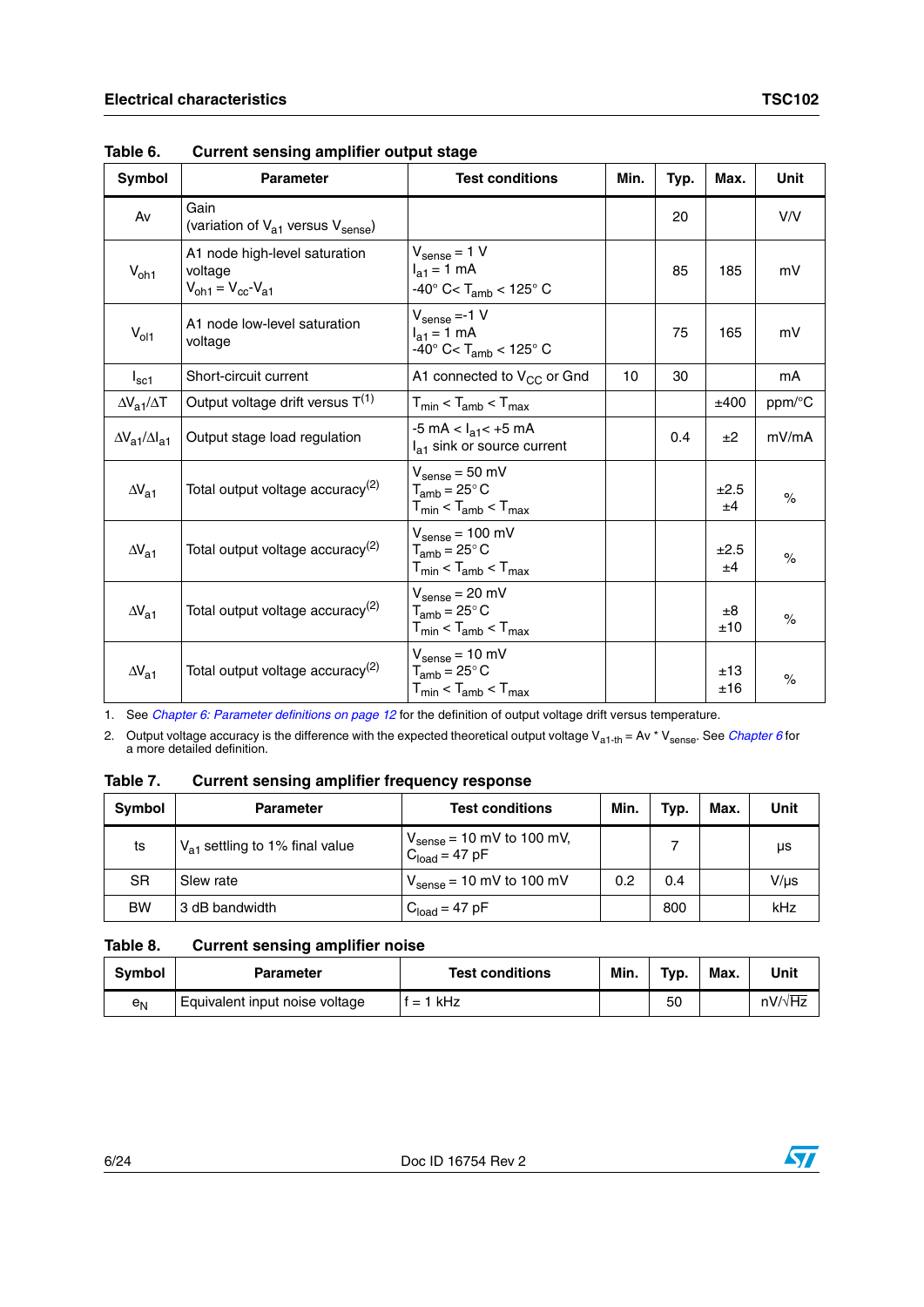| Symbol                                  | <b>Parameter</b>                                                                 | <b>Test conditions</b>                                                                                                                                                                      | Min.     | Typ.         | Max.         | Unit       |
|-----------------------------------------|----------------------------------------------------------------------------------|---------------------------------------------------------------------------------------------------------------------------------------------------------------------------------------------|----------|--------------|--------------|------------|
| $V_{\text{icm}}$                        | Common mode voltage range                                                        | $T_{min}$ < $T_{amb}$ < $T_{max}$                                                                                                                                                           | $\Omega$ |              | <b>Vcc</b>   |            |
| $V_{10}$                                | Input offset voltage                                                             | $V_{a2} = 1 V$<br>$T_{amb}$ = 25 $\degree$ C<br>$-40^{\circ}$ C < T <sub>amb</sub> < 150° C                                                                                                 |          |              | ±3.5<br>±4.5 | mV         |
| $\Delta V_{IO}$                         | Input offset voltage drift                                                       | $T_{min}$ < $T_{amb}$ < $T_{max}$                                                                                                                                                           |          | 5            |              | $\mu$ V/°C |
| lib                                     | Input bias current                                                               | $V_{a2} = V_{a3} = V_{CC}/2$                                                                                                                                                                |          | 10           |              | рA         |
| $V_{oh2}$                               | Output high-level saturation<br>voltage $(V_{oh2} = V_{CC} - V_{out})$           | $V_{a2} = 1$ V $V_{a3} = 0$ V $I_{out} = 1$ mA<br>$-40^{\circ}$ C< T <sub>amb</sub> < 125° C                                                                                                |          | 85           | 185          | mV         |
| $V_{ol2}$                               | Output low-level saturation voltage                                              | $V_{a2} = 0$ V $V_{a3} = 1$ V<br>$I_{\text{out}} = 1 \text{ mA}$<br>$-40^{\circ}$ C< T <sub>amb</sub> < 125° C                                                                              |          | 75           | 165          | mV         |
| $I_{\rm sc2}$                           | Short-circuit current                                                            | Out connected to V <sub>CC</sub> or Gnd                                                                                                                                                     | 12       | 30           |              | mA         |
| $\Delta V_{\rm out}/\Delta I_{\rm out}$ | Output stage load regulation                                                     | $-10 \text{ mA} < I_{\text{out}} < +10 \text{ mA}$<br>$V_{a2} = 1 V$<br>l <sub>out</sub> sink or source current                                                                             |          |              | 300          | µV/mA      |
| CMR <sub>2</sub>                        | DC common mode rejection<br>Variation of V <sub>IO</sub> versus V <sub>icm</sub> | $T_{min}$ < $T_{amb}$ < $T_{max}$<br>0 V< $V_{a2}$ < 3 V<br>0 V <v<sub>a2&lt;5 V</v<sub>                                                                                                    | 70<br>60 | 95<br>80     |              | dB         |
| SVR <sub>2</sub>                        | Supply voltage rejection<br>Variation of V <sub>IO</sub> versus V <sub>CC</sub>  | 3.5 V <v<sub>CC&lt;5.5 V<br/><math>V_{a2} = 1 V</math><br/><math>-40^{\circ}</math> C &lt; T<sub>amb</sub> &lt; 125° C</v<sub>                                                              | 85       | 105          |              | dB         |
| <b>GBP</b>                              | Gain bandwidth product                                                           | $R_L$ = 10 kΩ, C <sub>load</sub> = 100 pF,<br>$f = 100$ kHz                                                                                                                                 |          | $\mathbf{1}$ |              | <b>MHz</b> |
| <b>PM</b>                               | Phase margin                                                                     | $R_1 = 10 \text{ k}\Omega$ , $C_{load} = 100 \text{ pF}$                                                                                                                                    |          | 65           |              | deg        |
| <b>SR</b>                               | Slew rate                                                                        | $R_L$ = 10 kΩ, C <sub>load</sub> = 100 pF<br>$V_{a2}$ = 0.5 V to 4.5 V<br>A3 connected to OUT (follower<br>configuration)<br>Slew rate measured from 10%<br>to 90% of $V_{\text{out}}$ step | 0.2      | 0.4          |              | $V/\mu s$  |

#### **Table 9. Signal conditioning amplifier**

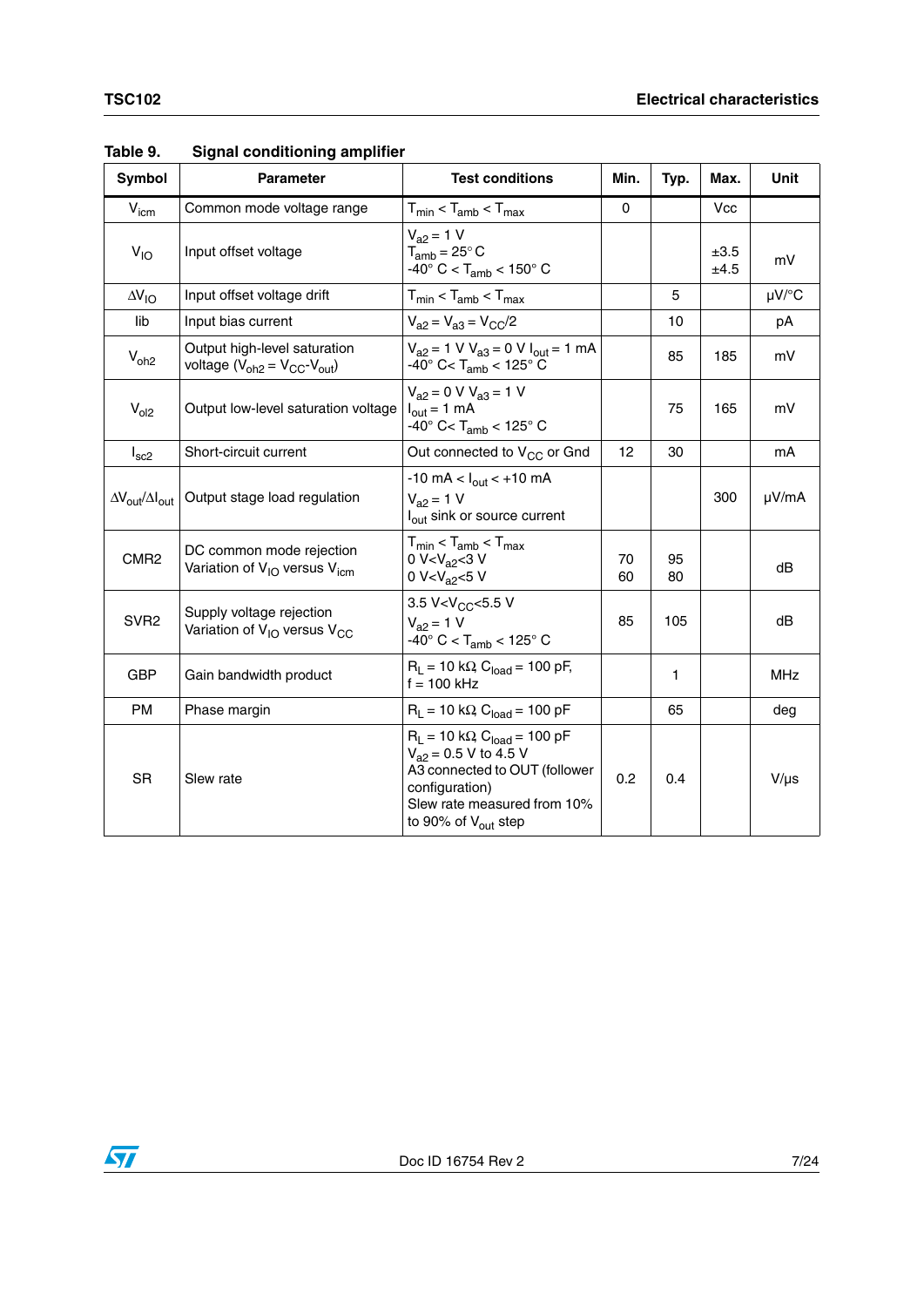## <span id="page-7-0"></span>**4 Electrical characteristics curves: current sense amplifier**

Unless otherwise specified, the test conditions for the following curves are:

- $T_{amb} = 25^{\circ}$  C,  $V_{CC} = 5$  V,  $V_{sense} = V_p V_m = 50$  mV,  $V_m = 12$  V.
- no load on Out pin.
- signal conditioning amplifier used as a buffer (pin A3 connected to pin Out and pin A1 connected to pin A2).





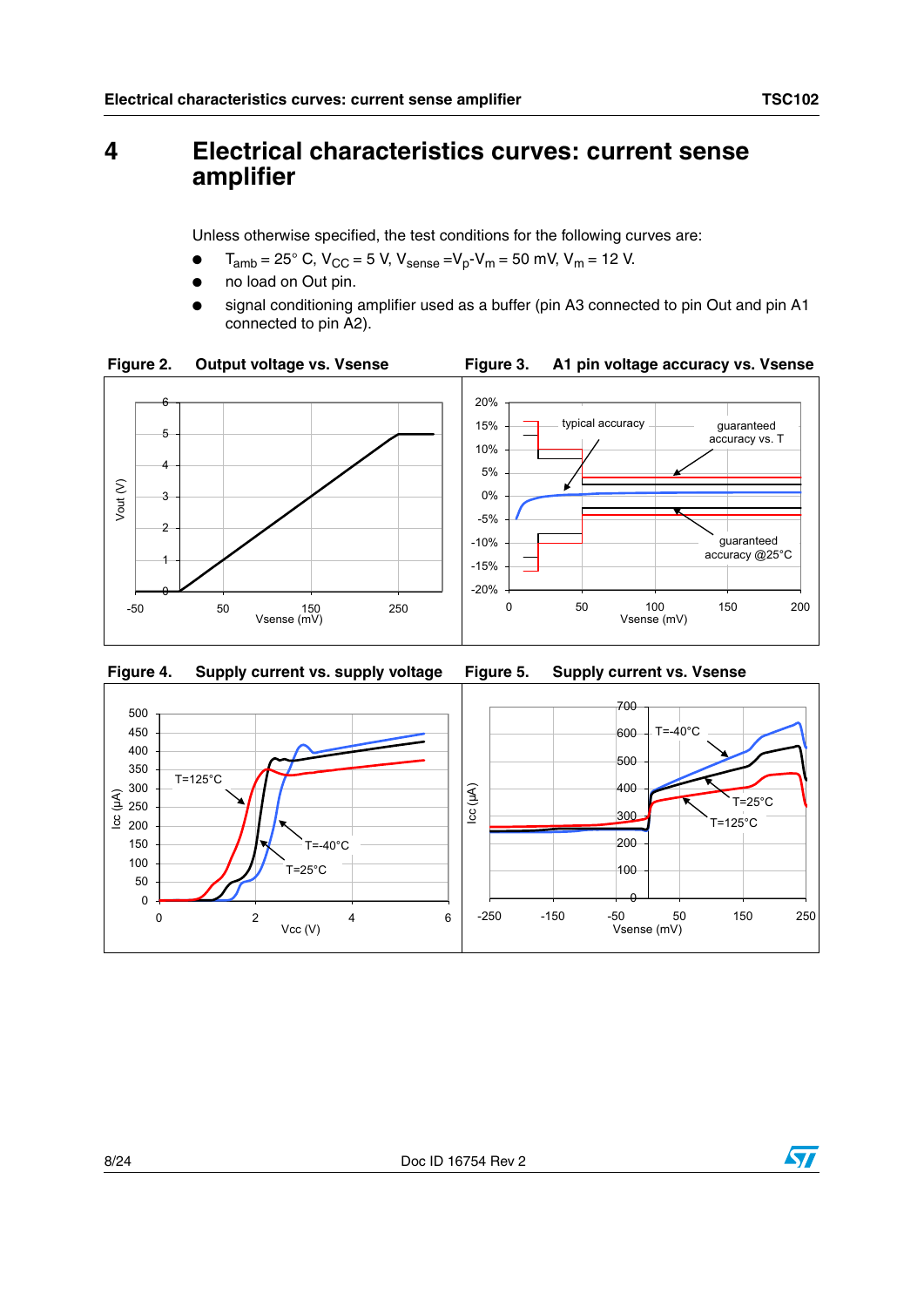

# **Figure 6. Vp pin input bias current vs.**



**Figure 8. Output stage low-state saturation voltage versus output current (Vsense = -1 V)**

**Figure 9. Output stage high-state saturation voltage versus output current (Vsense = +1 V)**









Vol1 (mV)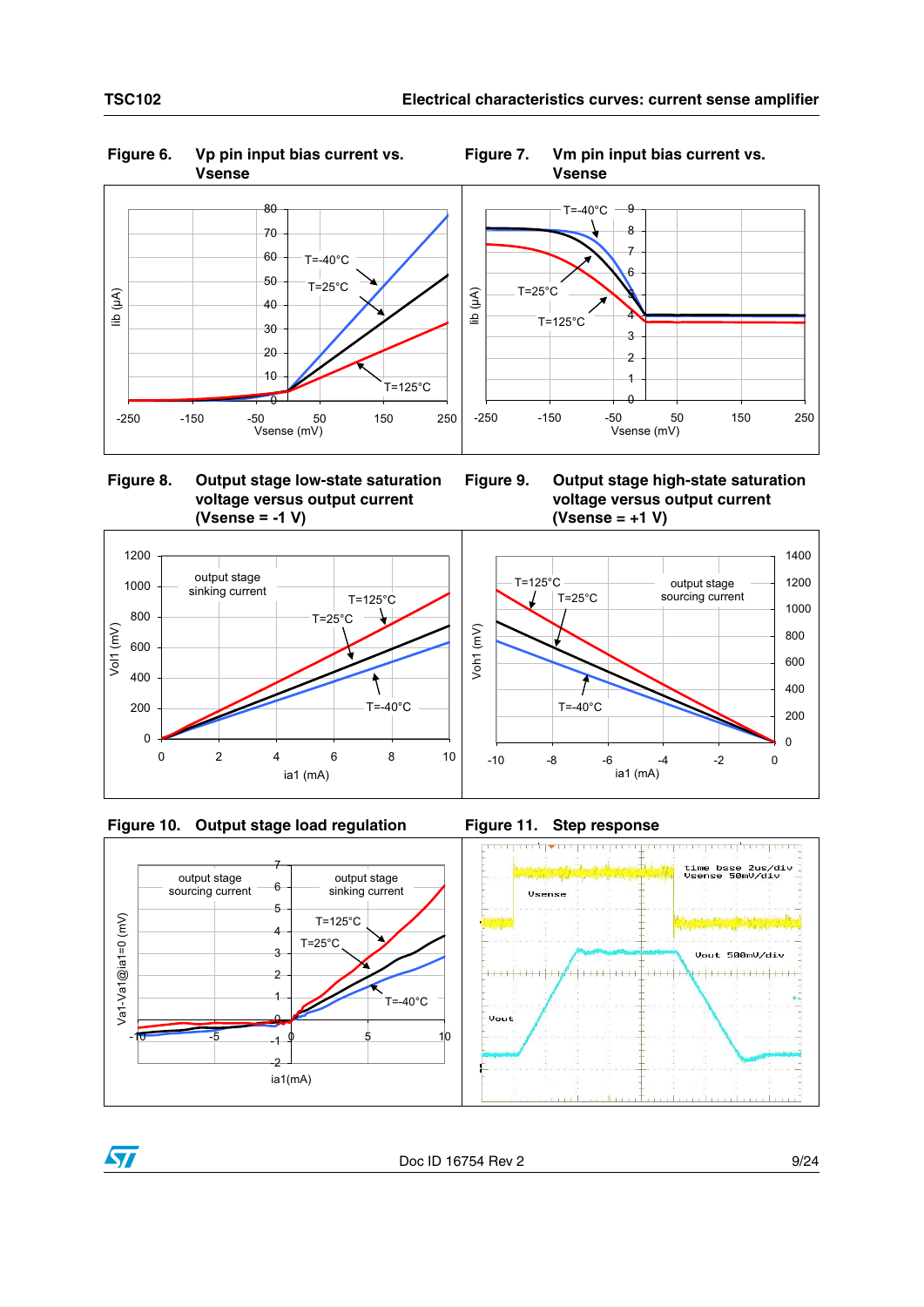



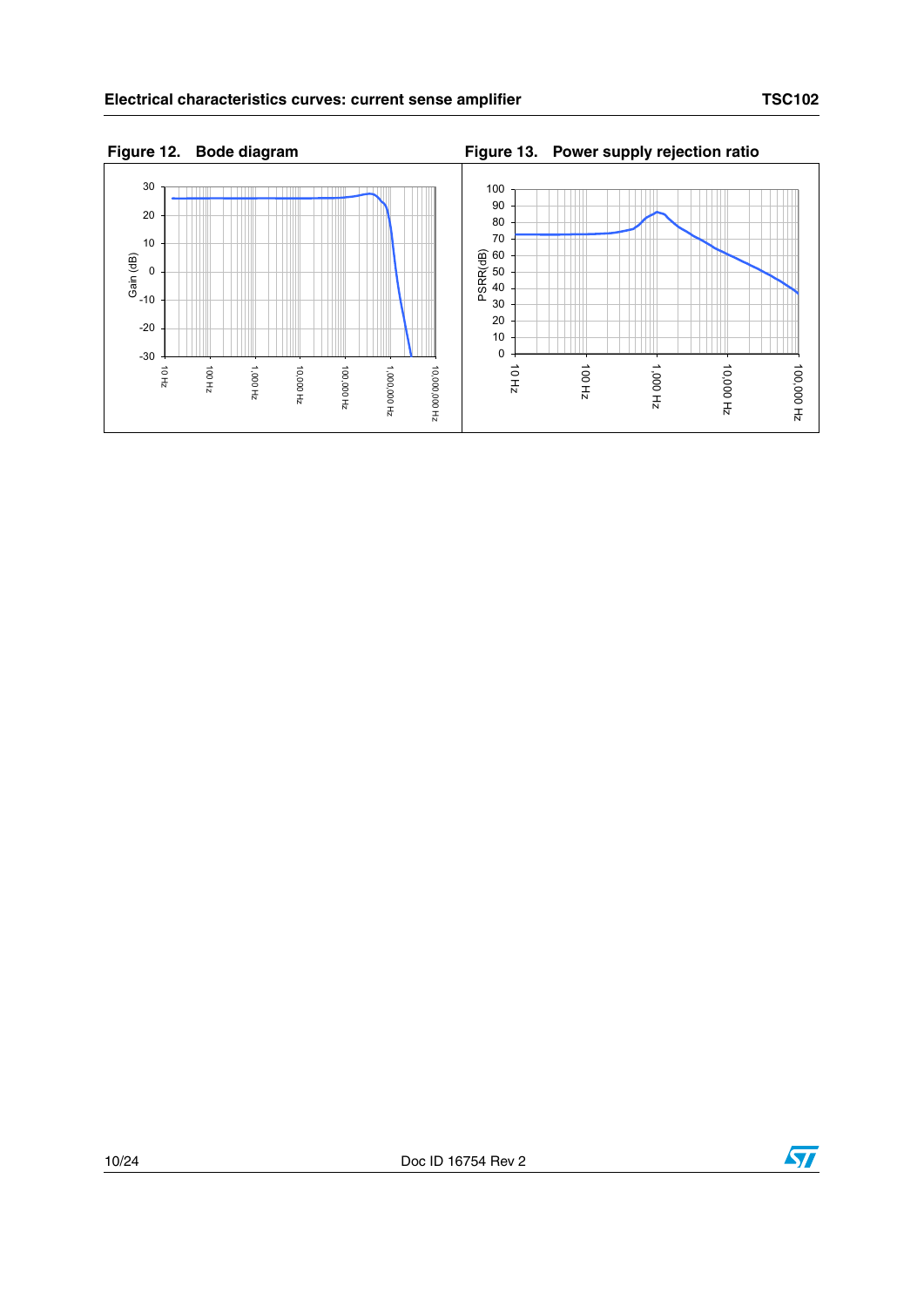## <span id="page-10-0"></span>**5 Electrical characteristics curves: signal conditioning amplifier**

Unless otherwise specified, the test conditions for the following curves are:

- $T_{amb}$  = 25 $\degree$  C, V<sub>CC</sub> = 5 V
- no load on Out.
- signal conditioning amplifier tested as standalone amplifier.





**Figure 16. Output current versus output voltage**

**Figure 17. Bode diagram (Vout = Vcc/2,**   $R_L$  = 10 kΩ  $C_{load}$  = 100 pF)



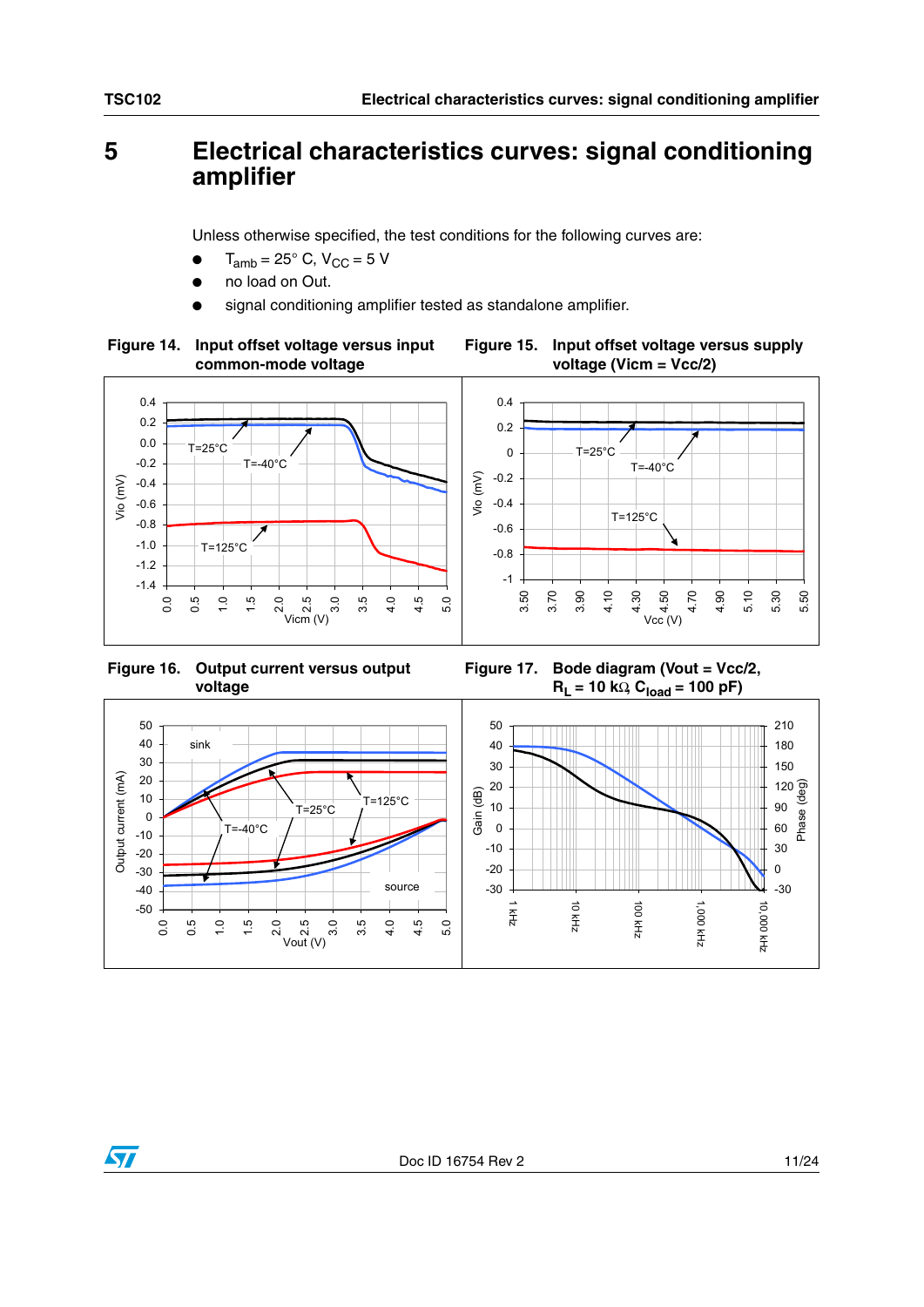## <span id="page-11-0"></span>**6 Parameter definitions**

#### <span id="page-11-1"></span>**6.1 Common-mode rejection ratio (CMR)**

The common-mode rejection ratio (CMR) measures the ability of the current sensing amplifier to reject any DC voltage applied on both inputs  $V_p$  and  $V_m$ . The CMR is referred back to the input so that its effect can be compared with the applied differential signal. The CMR is defined by the formula:

$$
CMR = -20 \cdot \log \frac{\Delta V_{a1}}{\Delta V_{\text{icm}} \cdot Av}
$$

#### <span id="page-11-2"></span>**6.2 Supply voltage rejection ratio (SVR)**

The supply voltage rejection ratio (SVR) measures the ability of the current sensing amplifier to reject any variation of the supply voltage  $V_{CC}$ . The SVR is referred back to the input so that its effect can be compared with the applied differential signal. The SVR is defined by the formula:

$$
SVR = -20 \cdot \log \frac{\Delta V_{a1}}{\Delta V_{cc} \cdot Av}
$$

## <span id="page-11-3"></span>6.3 Gain (Av) and input offset voltage (V<sub>os</sub>)

The input offset voltage is defined as the intersection between the linear regression of the  $V_{a1}$  versus  $V_{\text{sense}}$  curve with the X-axis (see *[Figure 18](#page-12-1)*). If  $V_{a11}$  is the output voltage with  $V_{\text{sense}} = V_{\text{sense1}} = 50$  mV and  $V_{a12}$  is the output voltage with  $V_{\text{sense2}} = V_{\text{sense2}} = 5$  mV, then  $V_{\text{os}}$  can be calculated with the formula:

$$
V_{os} = V_{sense1} - \left(\frac{V_{sense1} - V_{sense2}}{V_{a11} - V_{a12}} \cdot V_{out1}\right)
$$

The amplification gain Av is defined as the ratio between the output voltage and the input differential voltage.

$$
Av = \frac{V_{out}}{V_{sense}}
$$

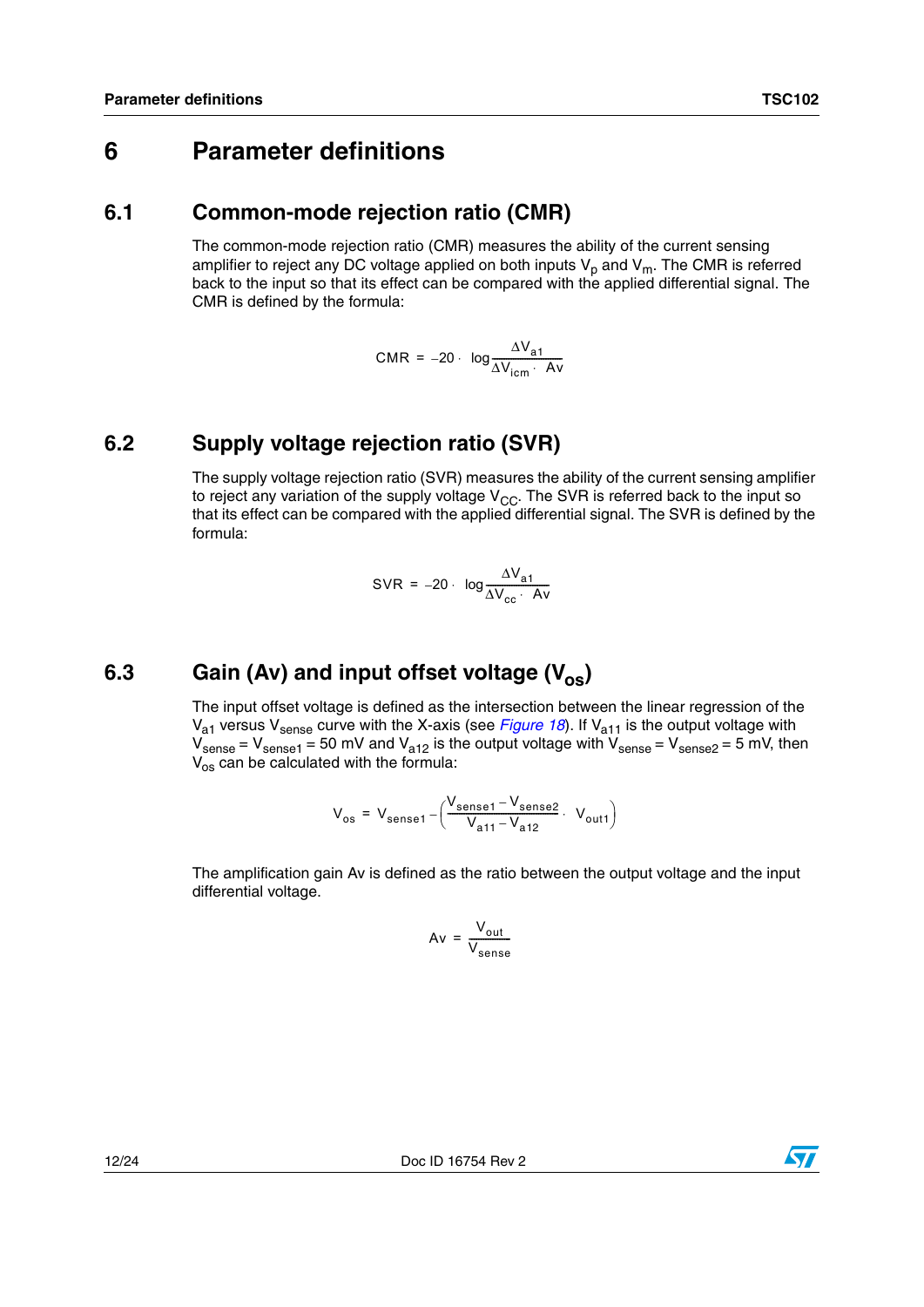

<span id="page-12-1"></span>Figure 18. V<sub>a1</sub> versus V<sub>sense</sub> characteristics: detail for low V<sub>sense</sub> values

#### <span id="page-12-0"></span>**6.4 Output voltage drift versus temperature**

The output voltage drift versus temperature is defined as the maximum variation of  $V_{a1}$  with respect to its value at 25° C, over the temperature range. It is calculated as follows:

$$
\frac{\Delta V_{a1}}{\Delta T} = \max \frac{V_{a1}(T_{amb}) - V_{a1}(25^{\circ}C)}{T_{amb} - 25^{\circ}C}
$$

with  $T_{min} < T_{amb} < T_{max}$ .

*[Figure 19 on page 14](#page-13-1)* provides a graphical definition of the output voltage drift versus temperature. On this chart  $V_{a1}$  is always within the area defined by the maximum and minimum variation of  $V_{a1}$  versus T, and T = 25° C is considered to be the reference.

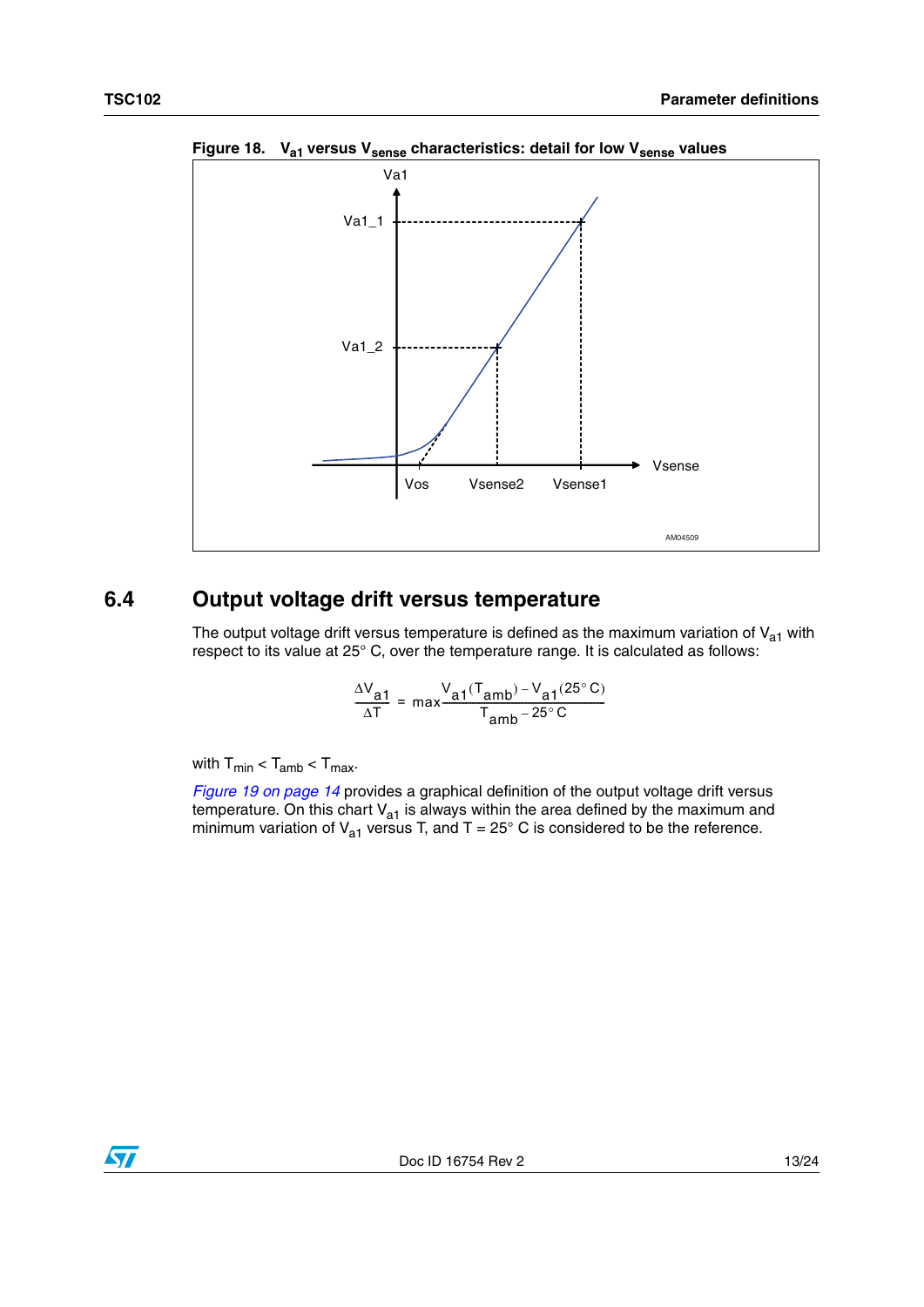

<span id="page-13-1"></span>**Figure 19. Output voltage drift versus temperature**

#### <span id="page-13-0"></span>**6.5 Output voltage accuracy**

The output voltage accuracy is the difference between the actual output voltage and the theoretical output voltage. Ideally, the current sensing output voltage should be equal to the input differential voltage multiplied by the theoretical gain, as in the following formula.

 $V_{a1-th} = Av. V_{sense}$ 

The actual value is very slightly different, mainly due to the effects of the input offset voltage  $V_{\rm os}$  and the non-linearity.

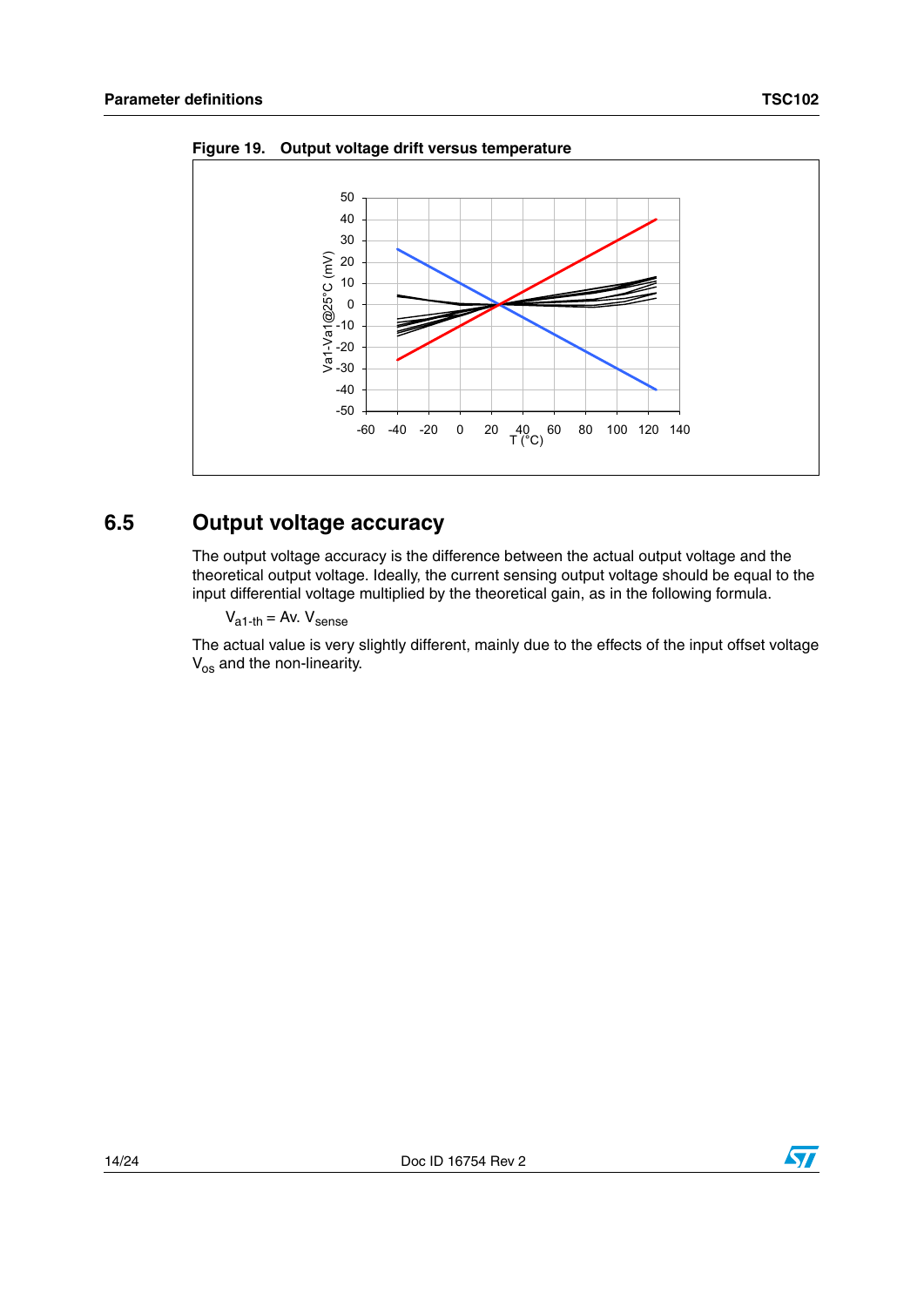

Figure 20. V<sub>a1</sub> vs. V<sub>sense</sub> theoretical and actual characteristics



$$
\Delta V_{a1} = \frac{abs(V_{a1} - (Av \cdot V_{sense}))}{Av \cdot V_{sense}}
$$

with  $Av = 20 V/V$ .

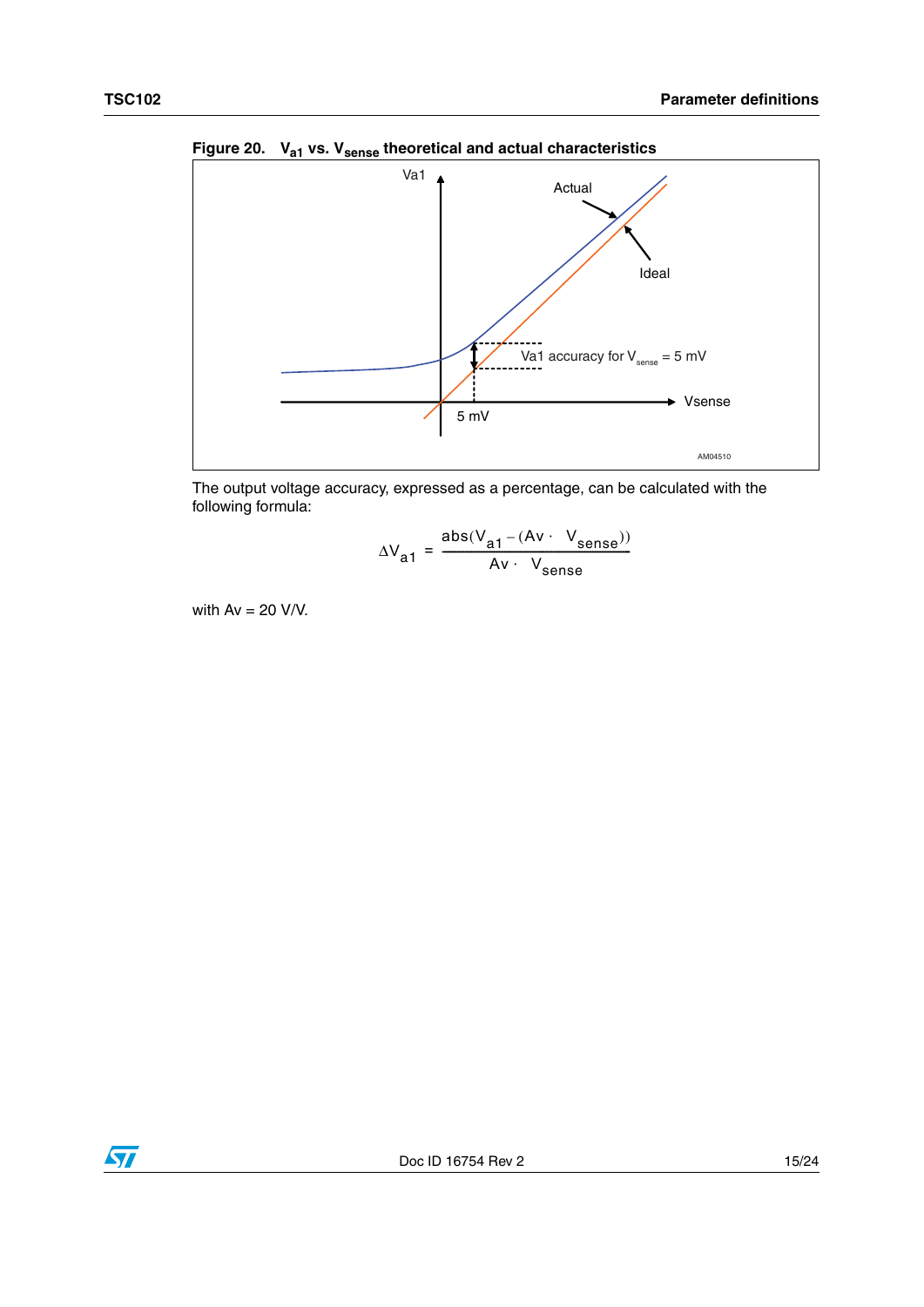# <span id="page-15-0"></span>**7 Application information**

The TSC102 can be used to measure current and feed back the information to a microcontroller, as shown in *[Figure 21](#page-15-1)*.



<span id="page-15-1"></span>**Figure 21. Typical application schematic**

This fully-accessible output amplifier offers wide schematic possibilities, as shown in the following examples.



#### **Figure 22. Gain higher than 20**

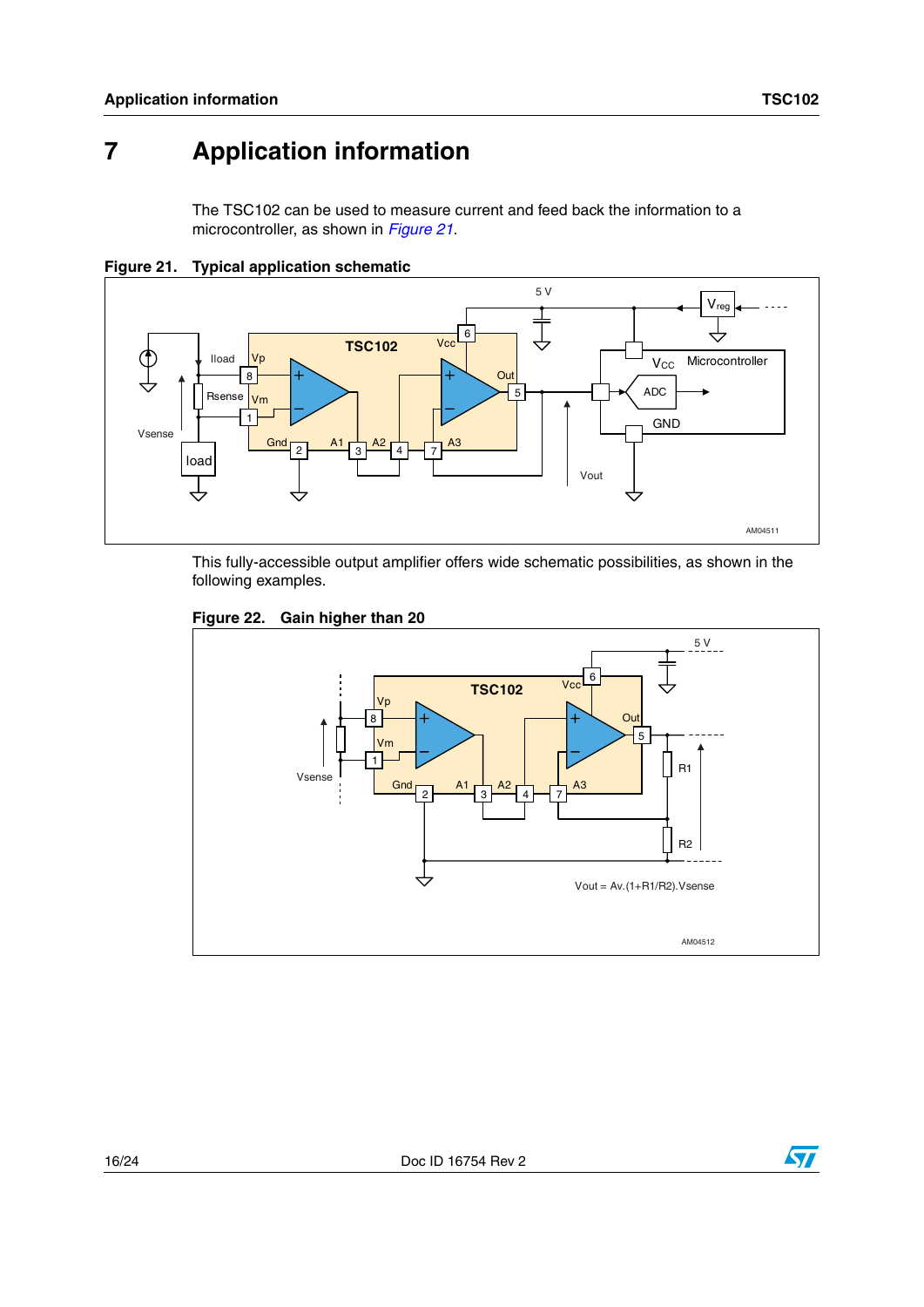







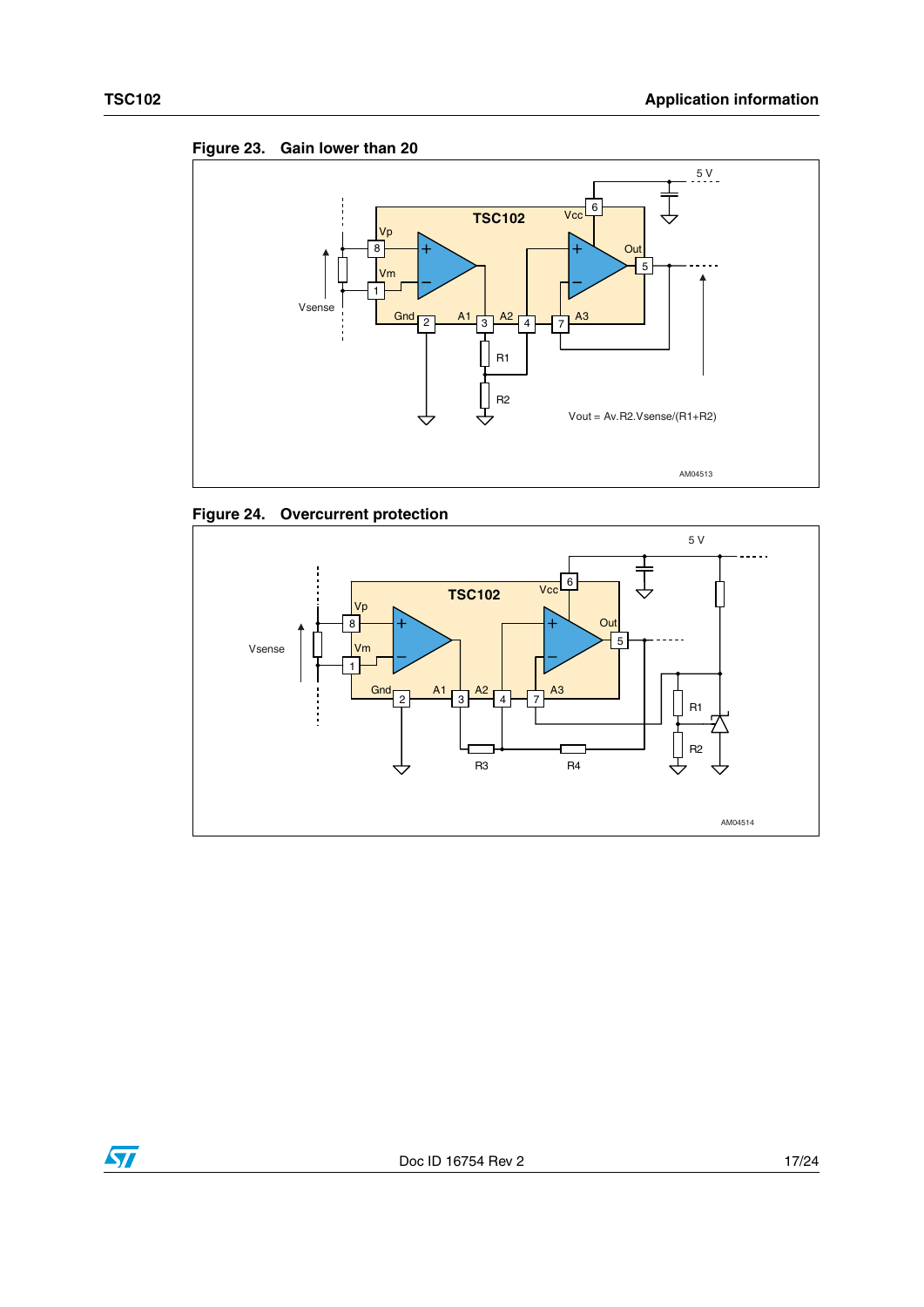







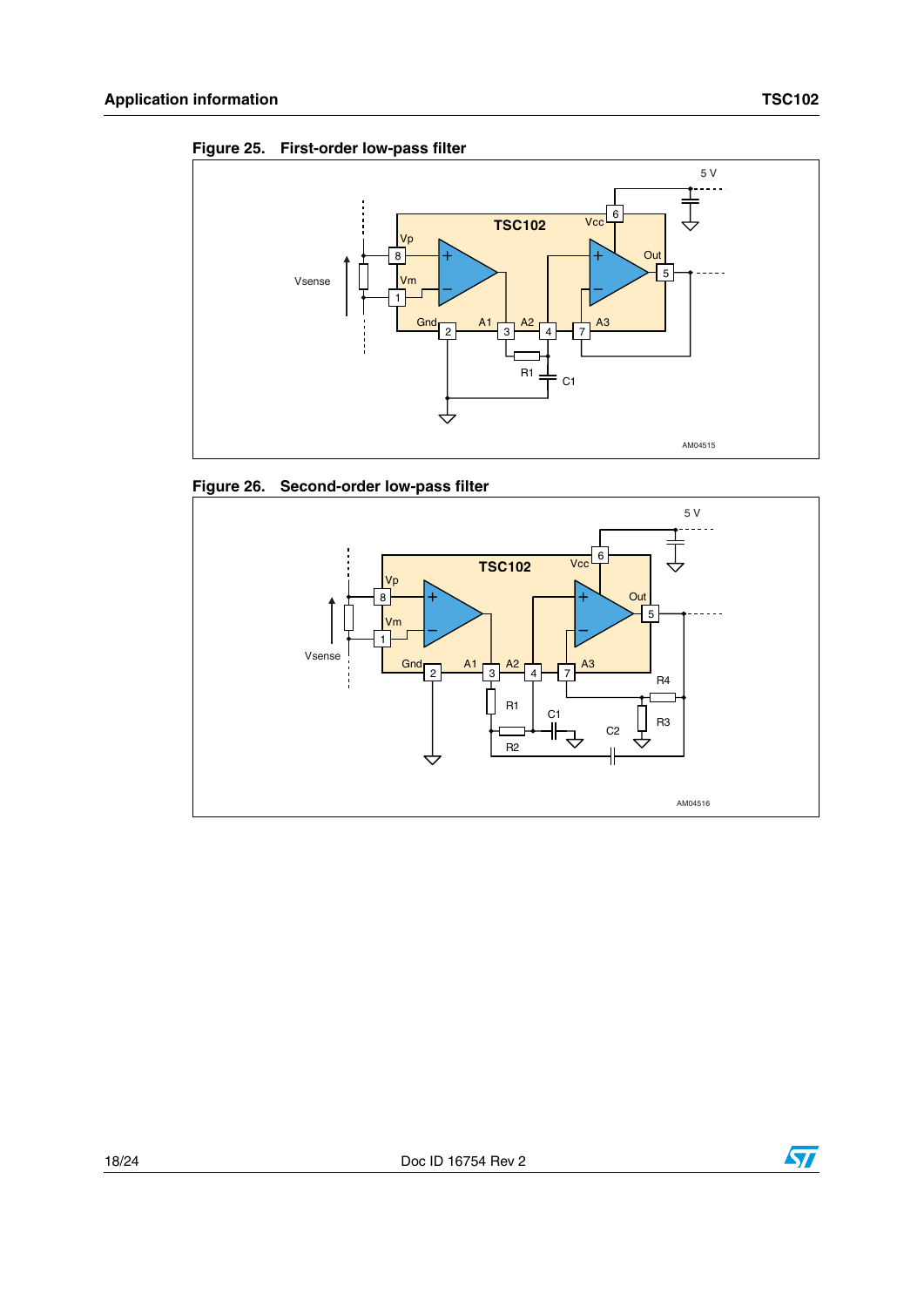# <span id="page-18-0"></span>**8 Package information**

In order to meet environmental requirements, ST offers these devices in different grades of ECOPACK $^{\circledR}$  packages, depending on their level of environmental compliance. ECOPACK $^{\circledR}$ specifications, grade definitions and product status are available at: *[www.st.com](http://www.st.com)*. ECOPACK® is an ST trademark.

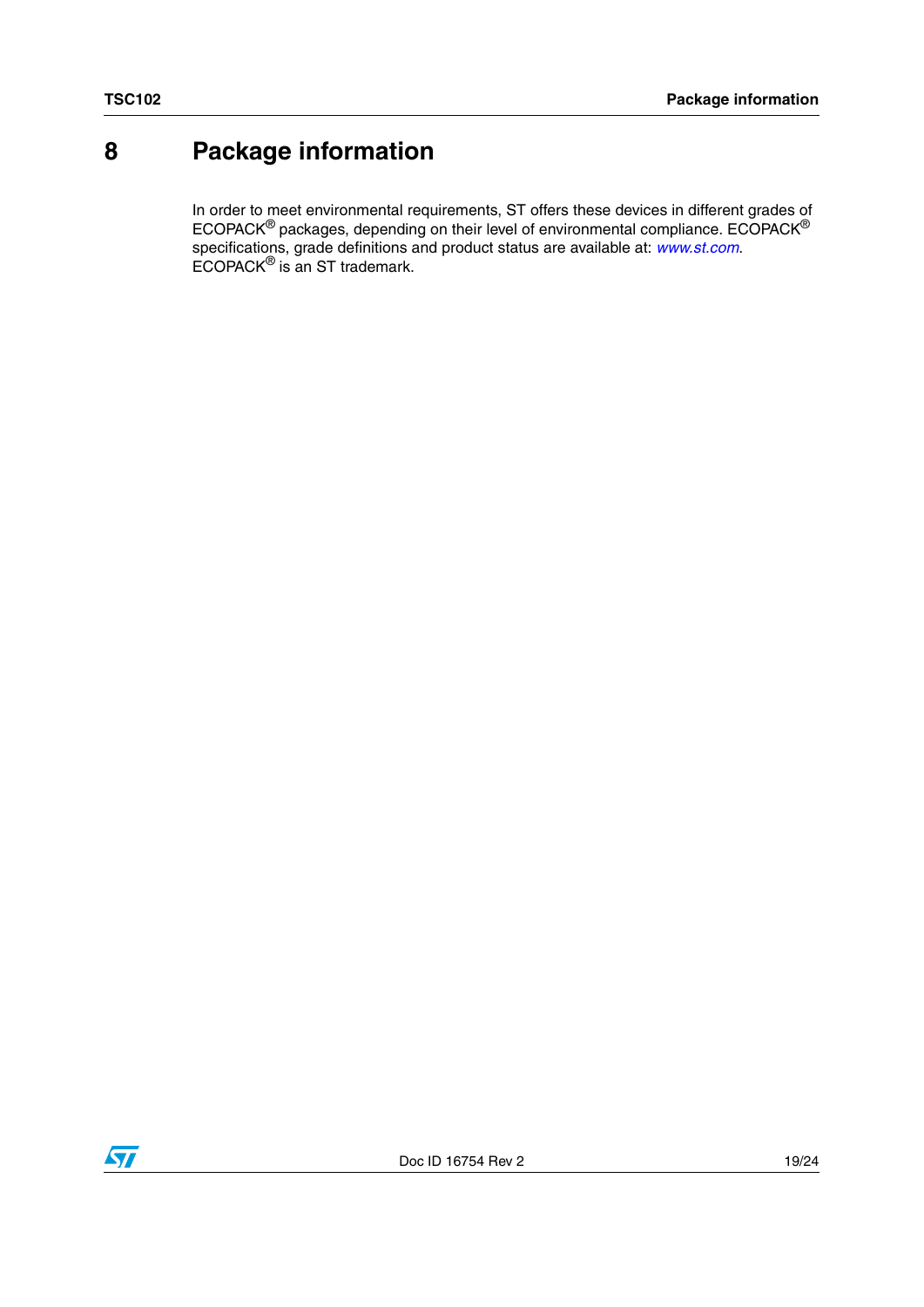## <span id="page-19-0"></span>**8.1 SO-8 package information**





#### **Table 10. SO-8 package mechanical data**

|      | <b>Dimensions</b>  |      |             |               |       |             |
|------|--------------------|------|-------------|---------------|-------|-------------|
| Ref. | <b>Millimeters</b> |      |             | <b>Inches</b> |       |             |
|      | Min.               | Typ. | Max.        | Min.          | Typ.  | Max.        |
| A    |                    |      | 1.75        |               |       | 0.069       |
| A1   | 0.10               |      | 0.25        | 0.004         |       | 0.010       |
| A2   | 1.25               |      |             | 0.049         |       |             |
| b    | 0.28               |      | 0.48        | 0.011         |       | 0.019       |
| C    | 0.17               |      | 0.23        | 0.007         |       | 0.010       |
| D    | 4.80               | 4.90 | 5.00        | 0.189         | 0.193 | 0.197       |
| E    | 5.80               | 6.00 | 6.20        | 0.228         | 0.236 | 0.244       |
| E1   | 3.80               | 3.90 | 4.00        | 0.150         | 0.154 | 0.157       |
| e    |                    | 1.27 |             |               | 0.050 |             |
| h    | 0.25               |      | 0.50        | 0.010         |       | 0.020       |
| L    | 0.40               |      | 1.27        | 0.016         |       | 0.050       |
| L1   |                    | 1.04 |             |               | 0.040 |             |
| k    | 0                  |      | $8^{\circ}$ | $1^{\circ}$   |       | $8^{\circ}$ |
| ccc  |                    |      | 0.10        |               |       | 0.004       |

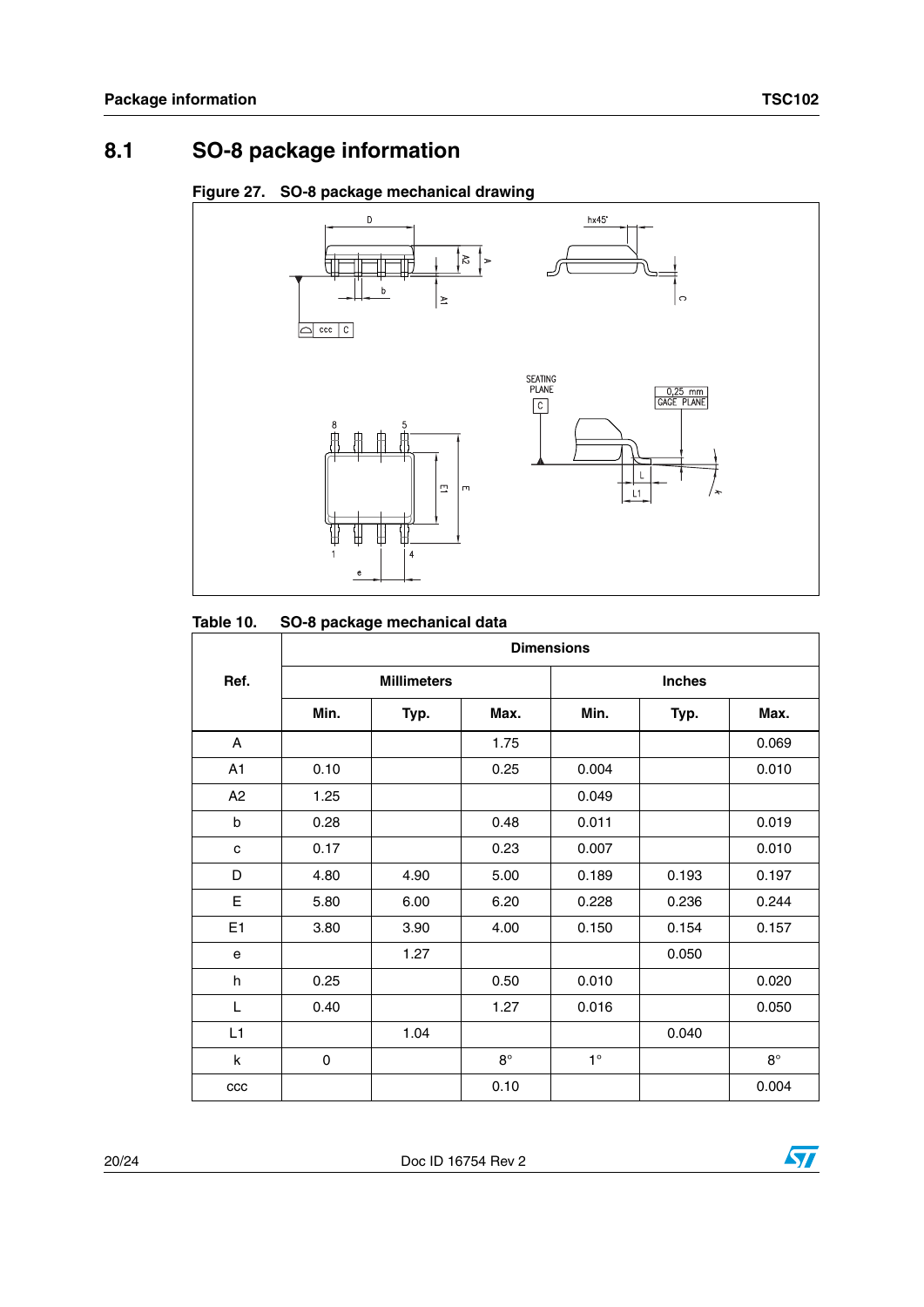## <span id="page-20-0"></span>**8.2 TSSOP-8 package information**

#### **Figure 28. TSSOP8 package mechanical drawing**



#### **Table 11. TSSOP8 package mechanical data**

|      | <b>Dimensions</b> |                    |           |             |               |           |
|------|-------------------|--------------------|-----------|-------------|---------------|-----------|
| Ref. |                   | <b>Millimeters</b> |           |             | <b>Inches</b> |           |
|      | Min.              | Typ.               | Max.      | Min.        | Typ.          | Max.      |
| A    |                   |                    | 1.20      |             |               | 0.047     |
| A1   | 0.05              |                    | 0.15      | 0.002       |               | 0.006     |
| A2   | 0.80              | 1.00               | 1.05      | 0.031       | 0.039         | 0.041     |
| b    | 0.19              |                    | 0.30      | 0.007       |               | 0.012     |
| C    | 0.09              |                    | 0.20      | 0.004       |               | 0.008     |
| D    | 2.90              | 3.00               | 3.10      | 0.114       | 0.118         | 0.122     |
| E    | 6.20              | 6.40               | 6.60      | 0.244       | 0.252         | 0.260     |
| E1   | 4.30              | 4.40               | 4.50      | 0.169       | 0.173         | 0.177     |
| e    |                   | 0.65               |           |             | 0.0256        |           |
| k    | $0^{\circ}$       |                    | $8^\circ$ | $0^{\circ}$ |               | $8^\circ$ |
| L    | 0.45              | 0.60               | 0.75      | 0.018       | 0.024         | 0.030     |
| L1   |                   | 1                  |           |             | 0.039         |           |
| aaa  |                   |                    | 0.10      |             |               | 0.004     |

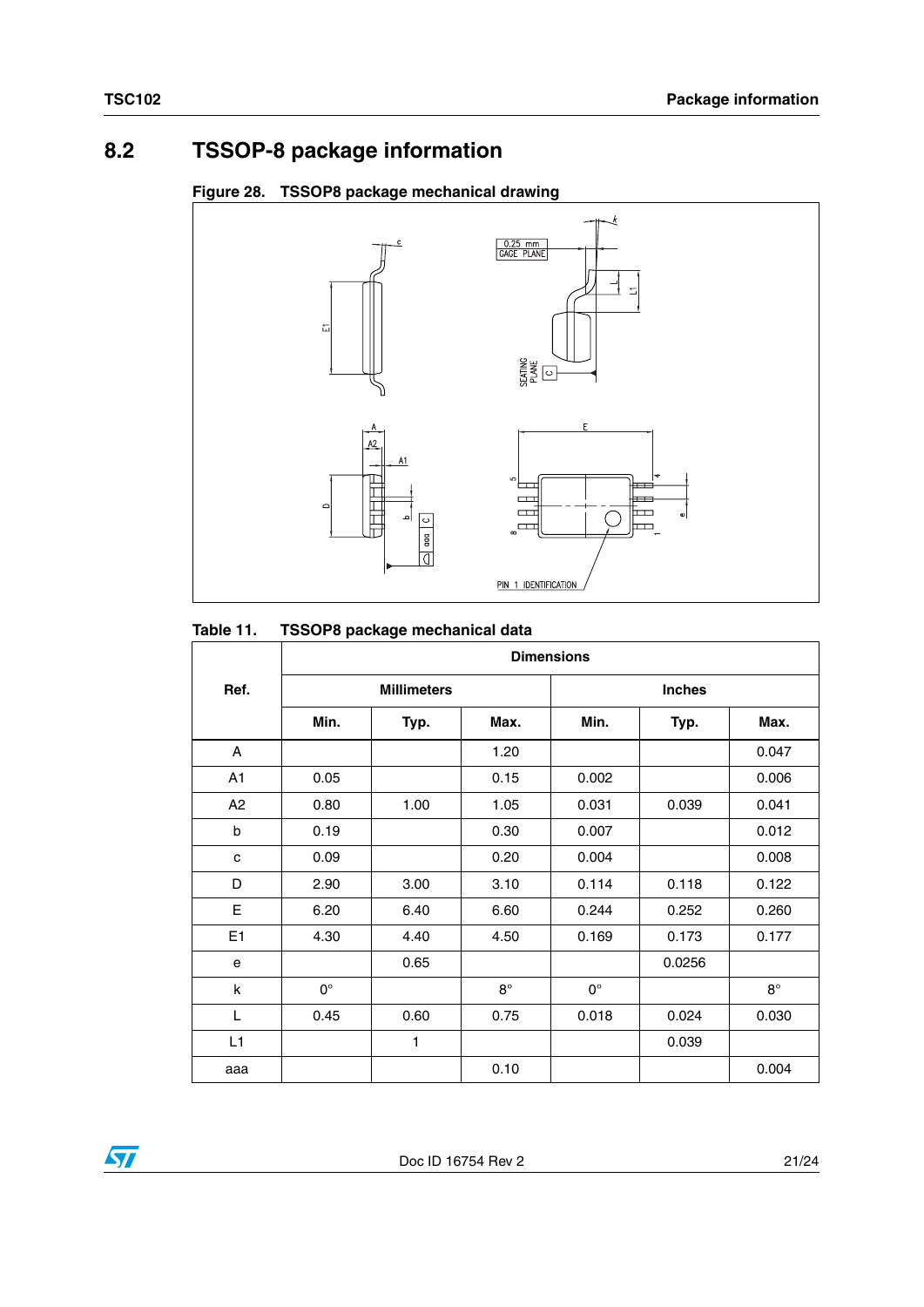# <span id="page-21-0"></span>**9 Ordering information**

<span id="page-21-2"></span>

| Table 12. | <b>Order codes</b> |  |
|-----------|--------------------|--|
|-----------|--------------------|--|

| Part number | Temperature range                 | Package        | Packing     | <b>Marking</b>  |
|-------------|-----------------------------------|----------------|-------------|-----------------|
| TSC102IPT   | $-40^{\circ}$ C, $+125^{\circ}$ C | TSSOP8         | Tape & reel | 1021            |
| TSC102IDT   |                                   | $SO-8$         | Tape & reel | <b>TSC102I</b>  |
| TSC102IYPT  | $-40^{\circ}$ C, $+125^{\circ}$ C | $TSSOP8^{(1)}$ | Tape & reel | 102Y            |
| TSC102IYDT  | Automotive grade                  | $SO-8^{(2)}$   | Tape & reel | <b>TSC102IY</b> |

1. Qualification and characterization according to AEC Q100 and Q003 or equivalent, advanced screening according to AEC Q001 & Q 002 or equivalent are on-going.

<span id="page-21-1"></span>2. Qualification and characterization according to AEC Q100 and Q003 or equivalent, advanced screening according to AEC Q001 & Q 002 or equivalent.

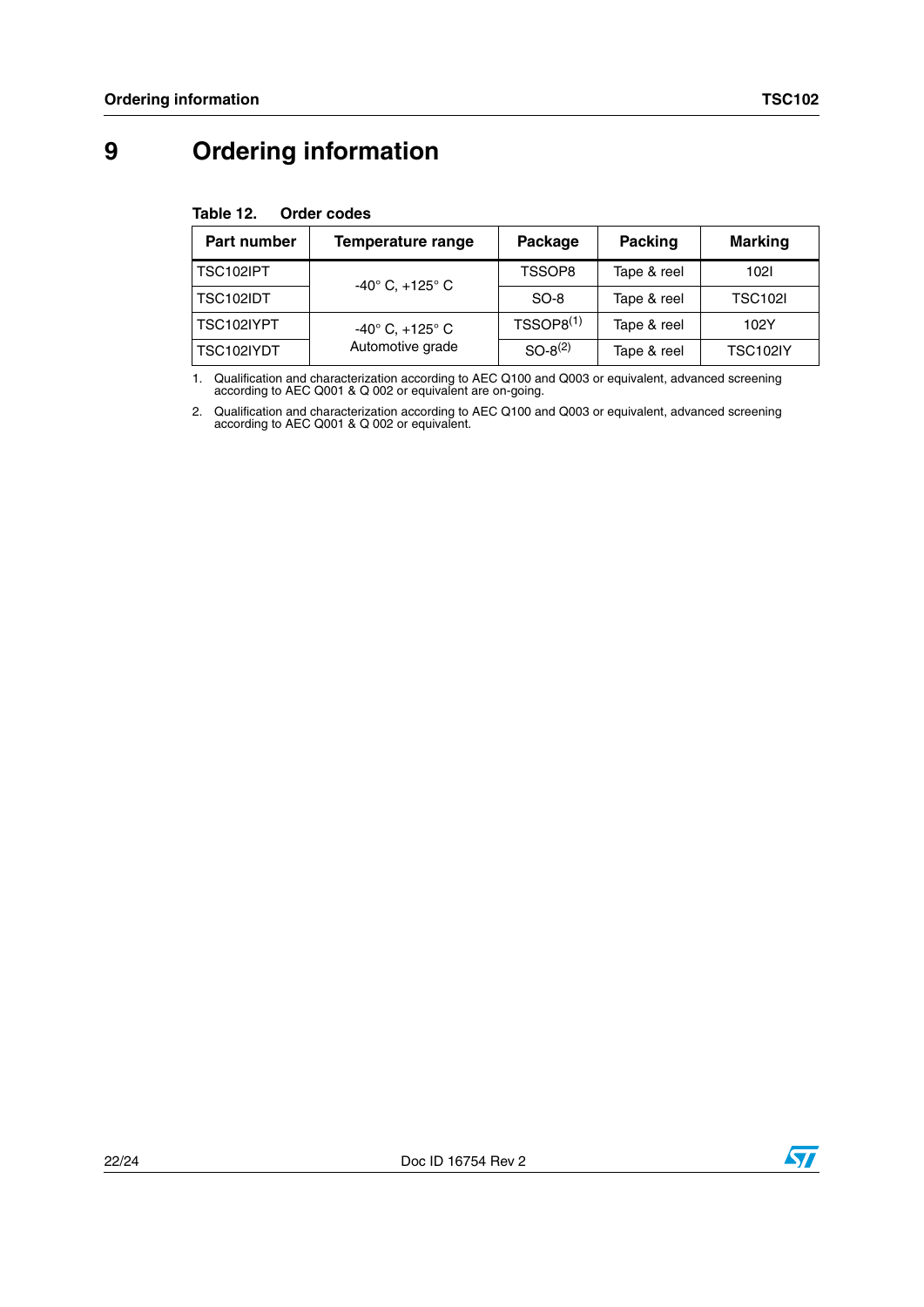# <span id="page-22-0"></span>**10 Revision history**

#### Table 13. **Document revision history**

| Date        | <b>Revision</b> | <b>Changes</b>                                                                     |
|-------------|-----------------|------------------------------------------------------------------------------------|
| 09-Nov-2009 |                 | Initial release.                                                                   |
| 03-Mar-2011 | 2               | Added automotive grade qualification for SO-8 package<br>(note 2. under Table 12). |